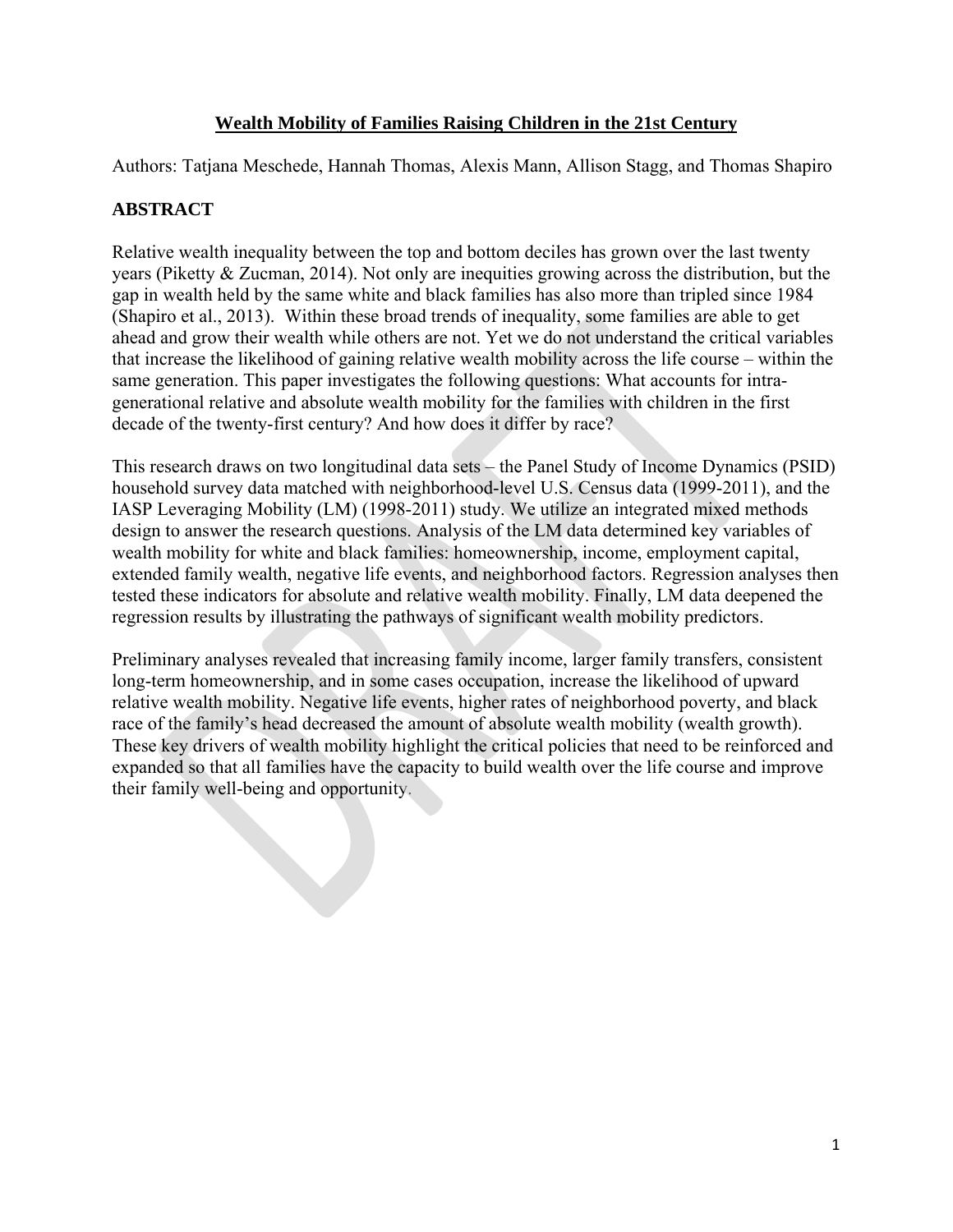# **INTRODUCTION**

Unlike income, which provides an ongoing stream of financial resources, wealth provides a store of financial resources that a family can access when experiencing income-reducing negative life events (McKernan & Ratcliffe, 2009) or build on to invest in human or other capital. Yet access to building wealth is vastly unequal, with a growing gap between those families that hold wealth and those who do not (Piketty & Zucman, 2014), limiting for more and more families their sense of financial security and options for investments.

Wealth disparities are even larger when examining wealth distributions by race. A plethora of research shows that the typical black family holds between 5 and 10 cents for each dollar that a white family owns (Shapiro et al., 2014; McKernan et al., 2013; Kochhar & Frey, 2011; Conley, 1999), and there is evidence that the wealth gap between whites and families of color is growing (Shapiro et al., 2013, Kochhar et al., 2011). Emblematic of this wealth gap, some families are able get ahead and grow their wealth, while others see their wealth decline, often into negative territory. Understanding what drives upward and downward wealth mobility is critical to enabling more parents the opportunity to build crucial financial resources for themselves and their children.

In the vast body of research on economic mobility, less attention has been paid to the study of wealth mobility within the same generation. The handful of studies on wealth growth and mobility within the same generation focus on past time periods such as the last two decades of the twentieth century (Conley & Glauber, 2007), or analyze households in general (Conley & Glauber, 2007) and women and men in particular (Jianakopolous & Menchek, 1997; Steckel & Krishnan, 2006).

To our best knowledge, no study has examined patterns of intra-generational wealth mobility for parents raising children at the beginning of the twenty-first century, a period marked by unique macro-economic events (two major recessions) and an associated sharp increase in wealth inequality during this period.

Understanding wealth growth and mobility patterns while families are raising children is important for two reasons. First, the wealth of a child's parents while the child is in the family is a predictor of how well the child does in their adult life (Keister, 2007). If we want to provide the best possible situation for a child to succeed, it is critical to understand the dynamics of family wealth mobility when children are living at home. Second and relatedly, parents' future wellbeing and economic security is dependent on the wealth they are able to accumulate during their child-rearing years, since this will be wealth they draw on in their later retirement years when they are less able to work to provide ongoing income. Their financial security will impact how much of a drain they are on their children's financial well-being.

This integrated mixed method study seeks to fill the identified research gap by testing predictors of wealth mobility, identified through qualitative analysis, in multivariate models that combine family-level and neighborhood-level predictors of upward and downward wealth mobility for families with children during the first decade of the twenty-first century. The overarching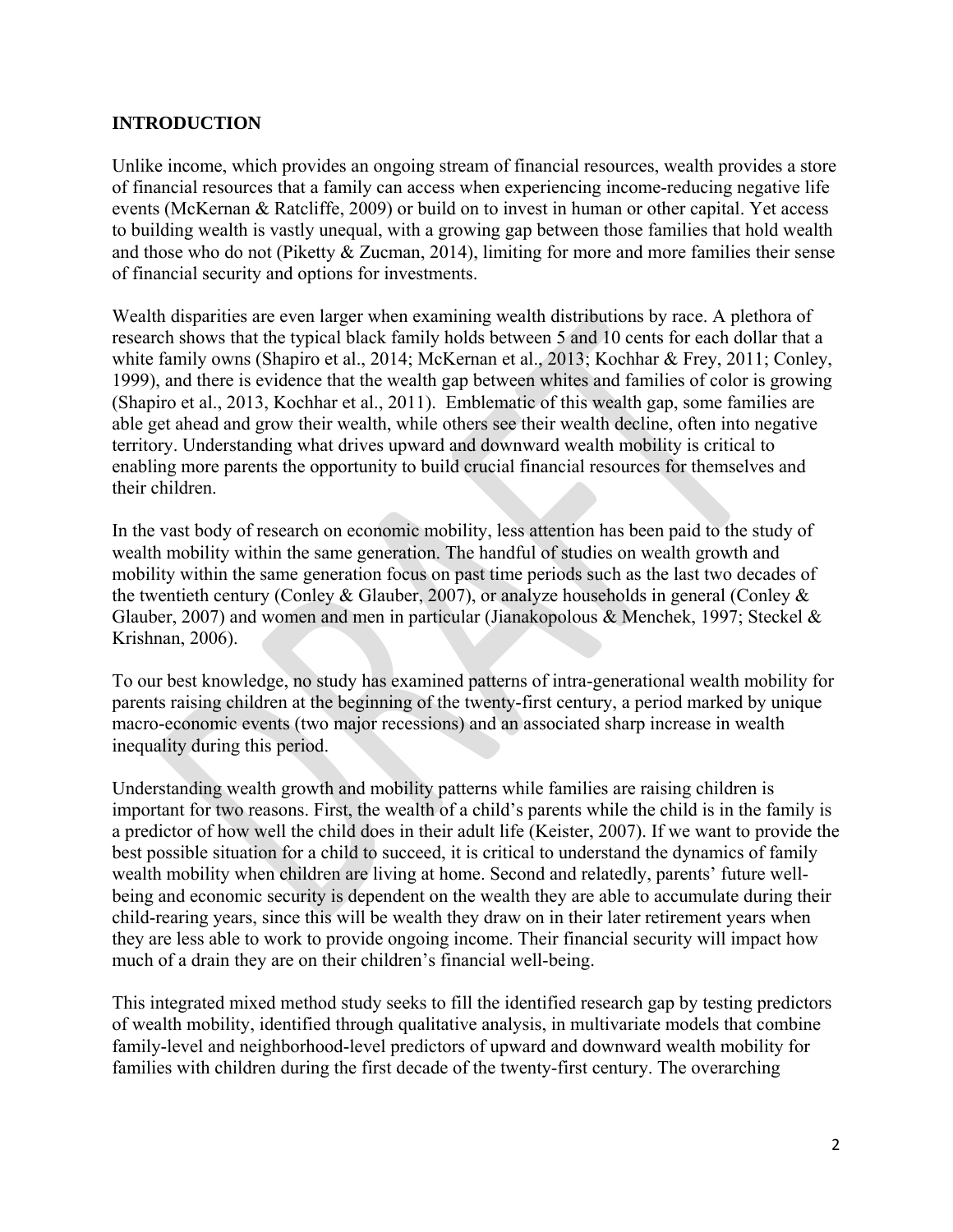questions we address are: What accounts for relative and absolute wealth mobility for families with children over the first decade of the twenty-first century? And how does it differ by race?

# **LITERATURE REVIEW**

In the United States our understanding of stratification, or how people gain or lose economic status, is rooted in the belief that people rise and fall based on their own hard work and merit. For example, polling by the Pew Charitable Trusts found that 40 percent of Americans consider intra-generational wealth mobility – when a person starts poor, works hard, and becomes rich – to be common in the United States (Kochhar et al., 2011). Research on economic mobility, however, has challenged this popular notion of an "ideal" meritocratic society, showing that by many different measures, economic mobility is limited at the top and bottom of the distribution (Urahn et al., 2012; Urahn et al., 2013).

called intra-generational mobility, and mobility between two or more generations is known as inter-generational mobility. Most mobility studies have focused on inter-generational mobility, studying how children are faring economically compared to their parents. More recently, there has been a new focus on intra-generational mobility, following individuals or families within the same generation. Economic mobility has been conceptualized and measured in a number of different ways. The first distinction is whether economic mobility is measured within the same generation, or between two or more different generations. Mobility measured within the same generation is

The second important distinction is whether economic mobility is measured in absolute or relative terms. Absolute measures of economic mobility examine changes in the dollar amount of income or wealth that a family has over time. Relative measures of mobility look at the ranking of the family relative to other families and how that relative placement changes over time.

mobility because of wealth's unique capacity to be passed from one generation to another. The third distinction is the measure used to quantify economic mobility. Studies have attempted to use a variety of different indices to represent the economic position of a family or individual. The dominant emphasis in the literature to date has been economic mobility as measured by income or occupation. Increasingly, however, scholars are interested in understanding wealth

Acknowledging the unique role of wealth in shaping and perpetuating family economic opportunity, a growing body of research examines wealth mobility (Keister, 2007; Shapiro, 2004; Steckel & Krishnan, 2006; Urahn et al., 2012; Urahn et al., 2013). Much of the research to date on wealth mobility focuses on inter-generational mobility, or in other words, children's level of wealth compared to that of their parents. Strikingly fewer studies examine intragenerational mobility, or wealth mobility over the life course, and none to our knowledge has focused specifically on families with children.

Similar to income mobility, wealth mobility is measured as movement between wealth quintiles. These wealth quintiles are seen as the rungs on the wealth ladder, and measure movement up or down that ladder. Extending the ladder metaphor, research on wealth mobility examines both the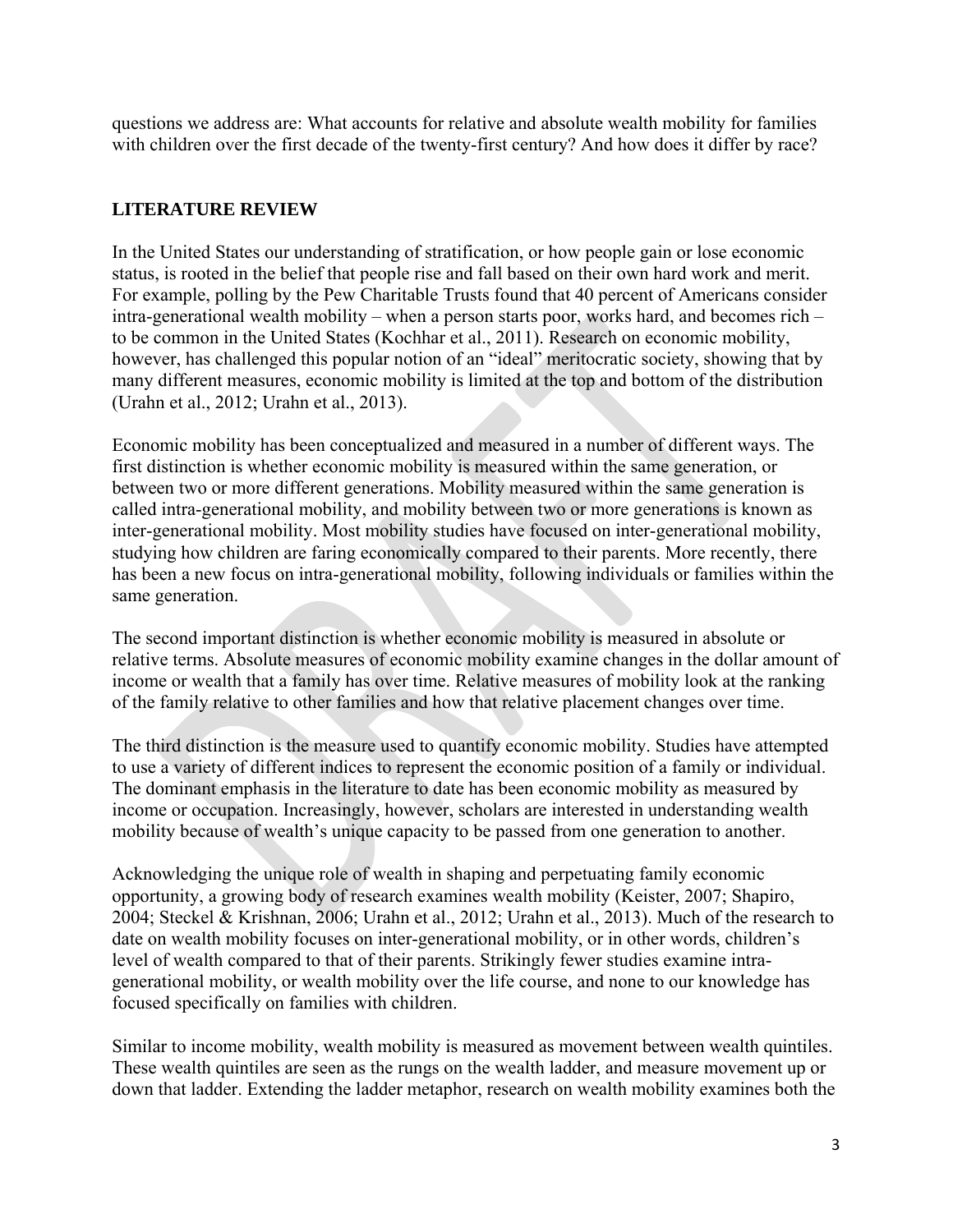shift in spacing between the rungs of the ladder, and the movement of families and individuals along those rungs.

### *Trends in Wealth Mobility*

With more research focused on wealth mobility between generations, we first focus on lessons learned from this work. Research on inter-generational wealth mobility shows some wealth mobility, while at the same time this research demonstrates that it has become harder to change wealth quintile. The Pew Charitable Trusts (2012) found that half of Americans had greater wealth holdings than their parents, and over seventy percent of parents situated in the bottom wealth quintile surpassed their parent's wealth. But the rungs of the ladder – the wealth quintiles – are getting further spread apart over time, meaning that it is becoming harder to move from one wealth quintile to another. Median wealth at the lowest quintile has decreased by more than half compared to a generation ago, while at the top of the wealth distribution, median wealth has increased from just under \$500,000 to almost \$630,000 over the same period (Urahn et al., 2012).

a family to move up the wealth distribution than it was to hold onto their position at the top of the distribution. The stickiness of one's placement in the wealth distribution is tied to a legacy of extreme wealth concentration at the very top, a trend that has only increased since the 1920s (Keister & Moller, 2000). Such patterns are reinforced by the 'inheritance' of other key resources, including earnings potential and social networks (Bowls & Gintis, 2002; Shapiro, 2004). As a result of these trends in the wealth distribution, families tend to be "stuck" in the bottom or top wealth quintiles (Urahn et al., 2012). Conley and Glauber (2007) found that it was harder for

quintile in 1981, and 61 percent of families in the bottom quintile remained in that same quintile Intra-generational studies of wealth mobility investigate changes over a working adult's life in their wealth position relative to others of the same generation (relative mobility) or in their wealth growth (absolute mobility). The patterns of stickiness at the ends of the wealth distribution seen in inter-generational wealth mobility studies are also found in intra-generational wealth mobility research. Jianakoplos and Menchik (1997) studied a cohort of men from the Survey of Mature Men over a 15-year period between 1966 and 1981. They found that there was remarkable persistence, or stickiness, in the rankings of families at either end of the wealth distribution: 62 percent of families ranked in the highest quintile in 1966 were also in the same in 1981. While over half of the families experienced some mobility, this was mostly to adjacent quintiles. Jianakoplos and Menchik also found that blacks were slower in moving out of the bottom quintile than whites, and were more likely to move down out of the top quintile.

Steckel and Krishnan (2006) studied wealth mobility using the National Longitudinal Survey of Older Men and of Mature Women, examining movement in and out of wealth deciles over a tenyear period from 1966 to 1976, and found similar results to Jianakoplos and Menchik's (1997) study. Conley and Glauber (2007) studied intra-generational relative wealth mobility over a 20 year period between 1984 and 2003, and found that "it is much easier for individuals to hold on to their high wealth levels than for individuals to move into high wealth levels" (p. 18). A family in the bottom quartiles was unlikely to move out of the bottom half of the wealth distribution. Moreover, white families were more likely to move up and remain in the upper half of the wealth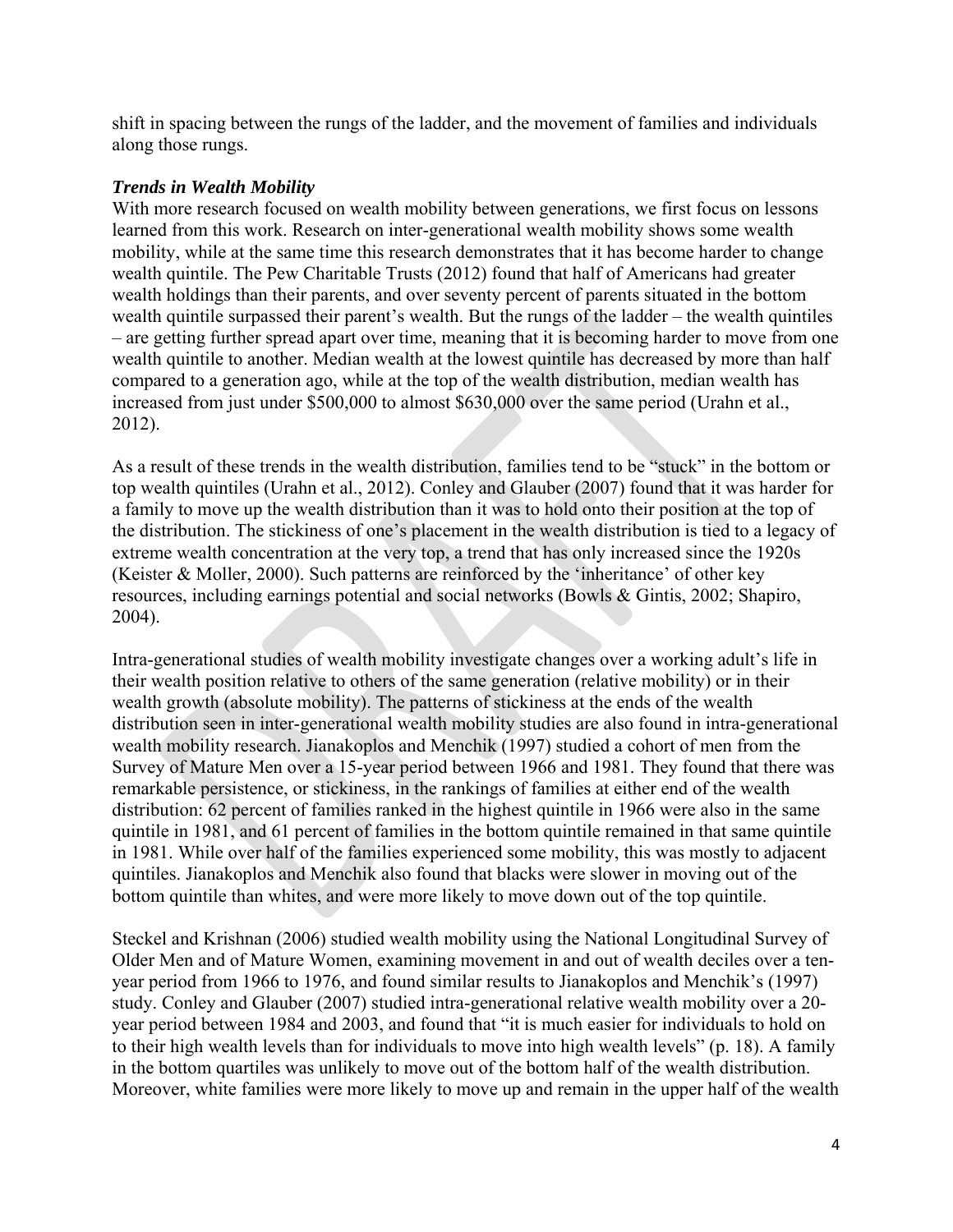distribution, whereas blacks were more likely to be in the lower half of the wealth distribution and to move down the wealth distribution.

Another set of studies has sought to understand trends in wealth growth over the life course (intra-generational absolute wealth mobility), rooted in the work of the life-cycle model posited by Modigliani and Brumberg. Modigliani and Brumberg's (1954) study presents an idealized model of wealth accumulation, where families build wealth over their working life and deaccumulate upon exiting the workforce. Sullivan (2012) took this pattern to task when she documented the "bumpy road" of wealth accumulation over the life course. Studying patterns of wealth accumulation in the Health and Retirement study, she finds that wealth accumulation moves up and down over time in relation to negative life events such as illness and unemployment. Conley and Glauber (2007) also studied what they call "wealth volatility" over the course of a 20-year period from 1984 to understand the degree to which families had to dip into their wealth buffer. Over half of the U.S. population experienced at least one 25 percent drop in wealth over the study period. The data suggest that the majority of those losing this much wealth are the least wealthy.

### *Race and Wealth Mobility*

Research on family wealth mobility by race reveals stark disparities in who is able to get and stay "ahead." Blacks are not only much more likely to be raised at the bottom of the family income and wealth ladders than are whites, but they also have a harder time exceeding their parents' family income and wealth than whites (Urahn et al., 2012). In addition, whites are twice as likely as blacks to leave the bottom rung over a generation (Urahn et al., 2013), and over three-quarters (75.1 percent) of blacks who resided in families in the bottom wealth quartile as children remained in the bottom half as adults. In contrast, whites from the bottom quartile had an almost fifty-fifty chance to end up in the top half of the wealth distribution. These findings reveal that most well-off blacks are downwardly mobile in relation to their parents' wealth holdings. In other words, black families have less inter-generational wealth mobility than white families.

black adults remained in the top wealth quartile as they aged, in contrast to 60 percent of white Few studies examine intra-generational wealth mobility, or changes in wealth over the life course, and the impact of race. Those that did reported that black families saw substantially less upward wealth mobility, or even stability, than white families. For example, only 24 percent of adults who remained in the top wealth quartile over their life course (Conley, 2009). Earlier data from the 1960s and 1970s points towards greater wealth mobility among blacks than whites, but less upward wealth mobility for blacks with low wealth status (Jianakoplos & Menchik, 1997).

A related set of studies seeks to establish the magnitude of wealth accumulated over the life course - absolute wealth mobility - and compare how this might differ by race group. Shapiro et al. (2014) documented the differences in wealth accumulated over a 27-year period by whites and blacks. The median white family started with \$20,000 more in wealth than the median black family, but ended the study period with \$95,000 more in wealth than the median black family. In other words, white families accumulated wealth at three times the rate of black families. McKernan et al. (2013) found that white families in their thirties held three and a half times as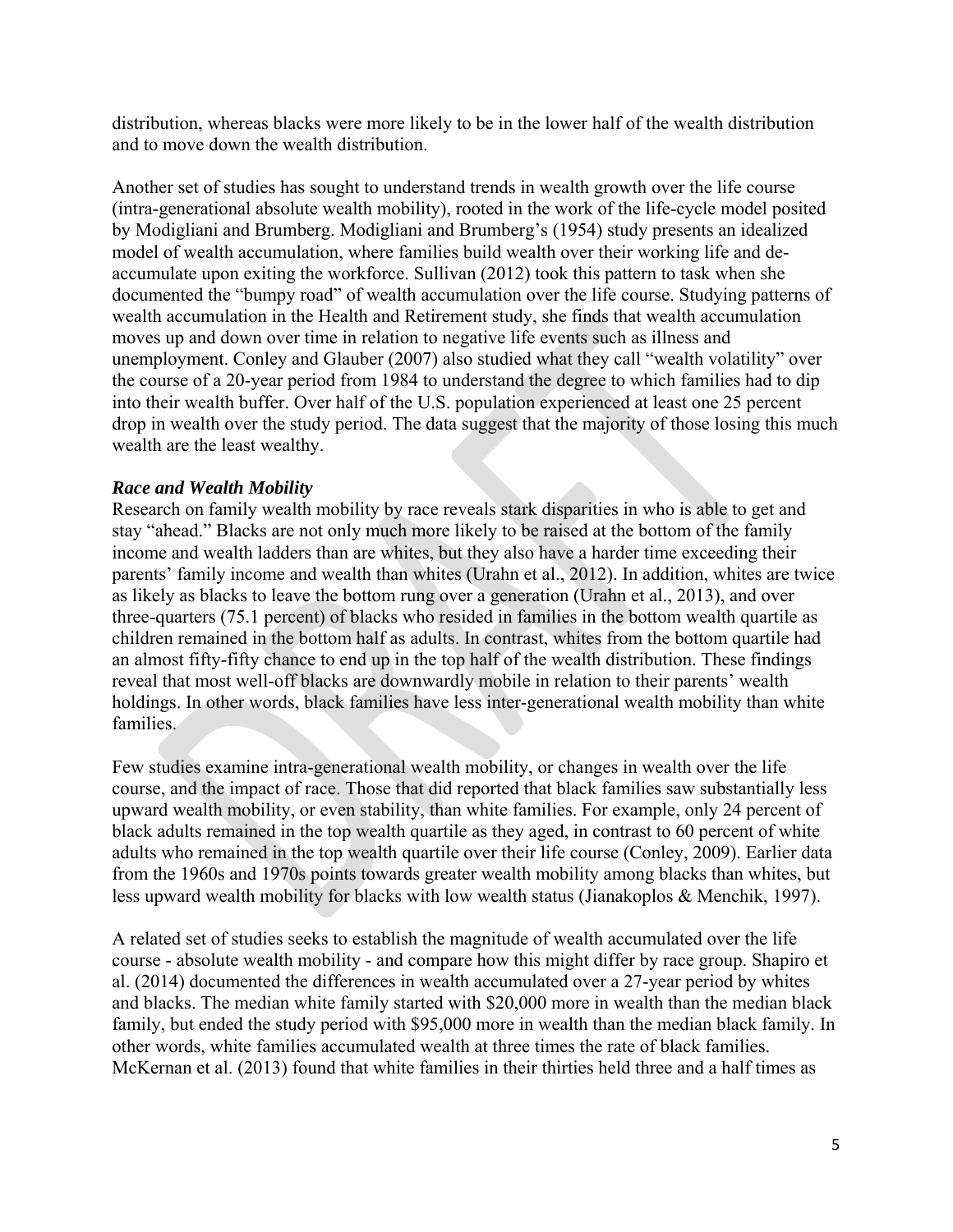much wealth as black families in the same age cohort in 1983. By the time these same families were in their sixties in 2009, white families held seven times as much wealth as black families.

### *Predictors of Wealth Mobility*

Identifying and highlighting the 'hidden' mechanisms leading to wealth mobility, either inter- or intra-generationally, reveals both the stickiness of advantage and disadvantage and how these are transmitted from one generation to the next. These mechanisms are core to understanding how economic inequality is created and perpetuated in American society.

Research has pointed to a number of different predictors of intra-generational wealth mobility, including family structure, private family transfers and inheritance, occupation, income, homeownership, unemployment, divorce, experience of a health event, and entrepreneurship. Table 1 reveals which variables have been examined by key studies in this line of research. These studies have also utilized a number of different control variables, including rural/urban, region, age, race, and education.

moving down. Homeownership had a protective effect, reducing the chances of remaining in the bottom decile and increasing the likelihood of moving into the top decile. White-collar workers were more likely to move into the top decile, while blue-collar workers were more likely to decline. Children or dependents reduced the incidence of upward mobility and spurred downward mobility. Blacks were more likely to persist in and move into the bottom deciles. Jianakolos and Menchik (1997) found that, for a similar group in the 1960s, upward mobility was predicted by higher levels of household earnings, residence in southern or western states, receipt of an inheritance, and wealth composition. Factors contributing to downward mobility included age, transition into retirement, unemployment, divorce, race, and initial wealth. Conley and Glauber (2007) found that, over a twenty year period, being married, increasing income, increasing age, education level and inheritance all increased the probability of upward relative wealth mobility, while being black promoted downward mobility. While each of these studies only examines a small number of variables, none examine the full range of variables providing a comprehensive theory of wealth analysis (McKernan et al., 2014). Steckel and Krishnan (2006) found that, in the 1960s and 1970s, education reduced the likelihood of persisting in or moving into the bottom deciles. Divorce increased the chances of

Table 1 outlines the key studies that have examined intra-generational wealth mobility and intragenerational wealth accumulation. As the table shows, there are not a large number of intragenerational wealth studies. The table outlines the time periods examined by these studies, demonstrating a focus on the 1960s and 1970s; only one recent study looking at intragenerational wealth mobility by Conley and Glauber (2007) covers a somewhat contemporary period. In addition, these studies all examine either men or women, or all families. Yet understanding the context that children are living in is critical to improving children's lives.

Keister (2004) focused specifically on children, examining the impact of childhood family structure and characteristics on adult wealth accumulation. She found that when children were raised in families with incomes below the poverty line, with separated or divorced parents, or with extended family in the home, their wealth accumulated significantly lower. For families above the poverty line an increase in the number of siblings decreased wealth accumulated,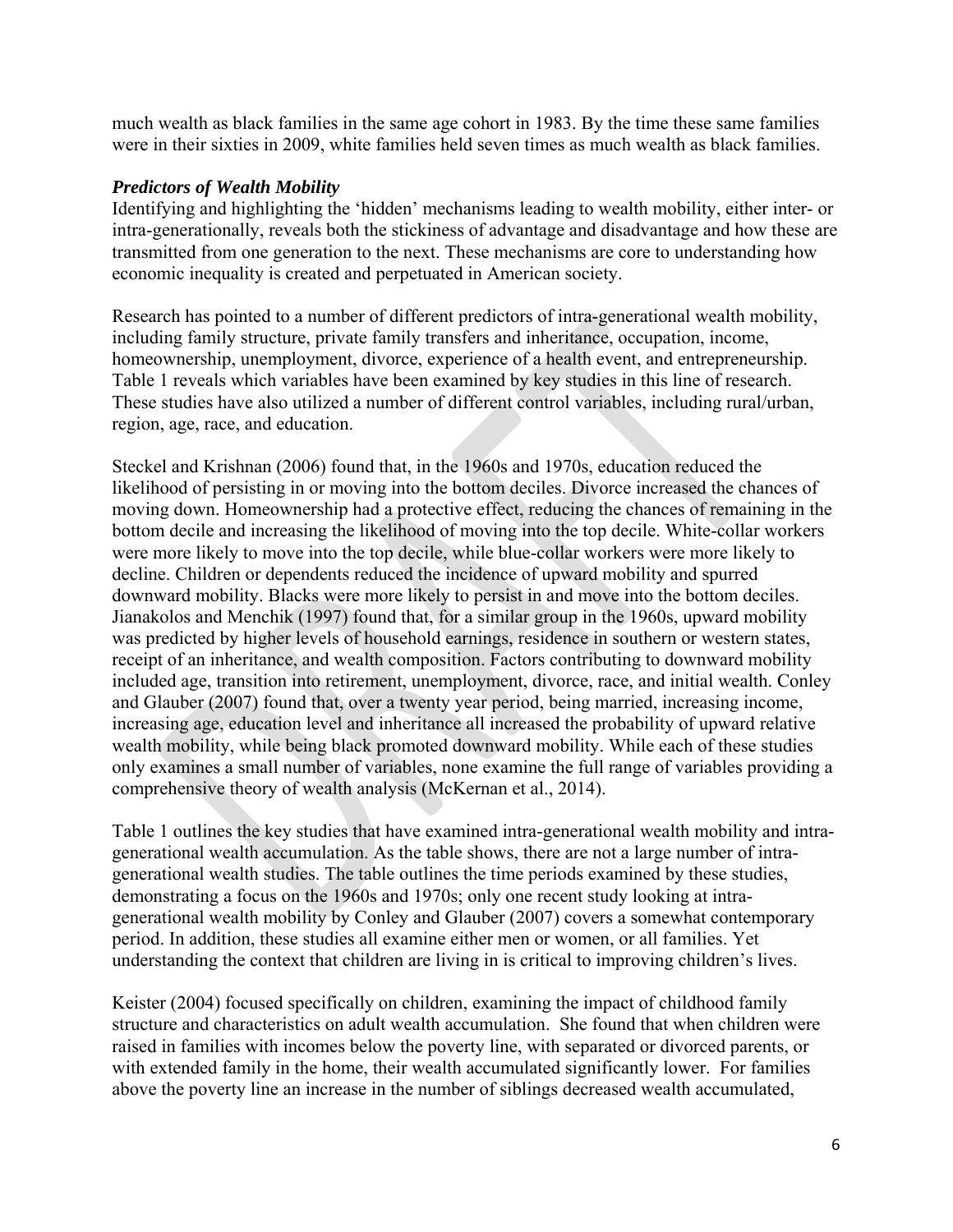although not for families with the highest resources. A later study by Keister (2007) examined intra-generational wealth accumulation for young adults as they age over 20 year period (1979- 2000) using the National Longitudinal Survey of Youth. She finds that specific characteristics related to being Roman Catholic - declining fertility rates, increasing education, high marriage rates, increasing income and conservative savings and investment behaviors - were related to increasing upward wealth mobility for this group.

Finally, Table 1 lists the variables that each study included in their models predicting intragenerational wealth mobility. What is striking is that each study examined only a sub-set of the full range of variables summarized in this table. Each study used different predictor variables than the others, demonstrating that there continues to be a lack of a rigorous and comprehensive theory about what variables influence intra-generational wealth mobility. Importantly, while region and urban/rural variables are included in some models, not one of these studies examined the role of the neighborhood.

As Steckel and Krishnan (2006) note, "economists have yet to create a reasonably comprehensive theory of wealth (or income) mobility" and so choose their predictor variables through theories about different aspects of wealth accumulation, prior studies, and "of course, intuition" (p. 202). The lack of theoretically comprehensive analyses of wealth mobility for families with children at the start of the twenty-first century means that we are missing data important to developing relevant contemporary policy. To address some of these shortcomings, this paper seeks to:

- 1. Document intra-generational wealth trends accumulation and mobility- for families with children at a key point in the child's life – when the child is in the home
- 2. Develop a comprehensive theory of intra-generational wealth mobility and accumulation
- 3. Use the comprehensive theory to build a model to predict wealth accumulation and mobility for families with children
- 4. Examine racial differences in intra-generational wealth mobility and accumulation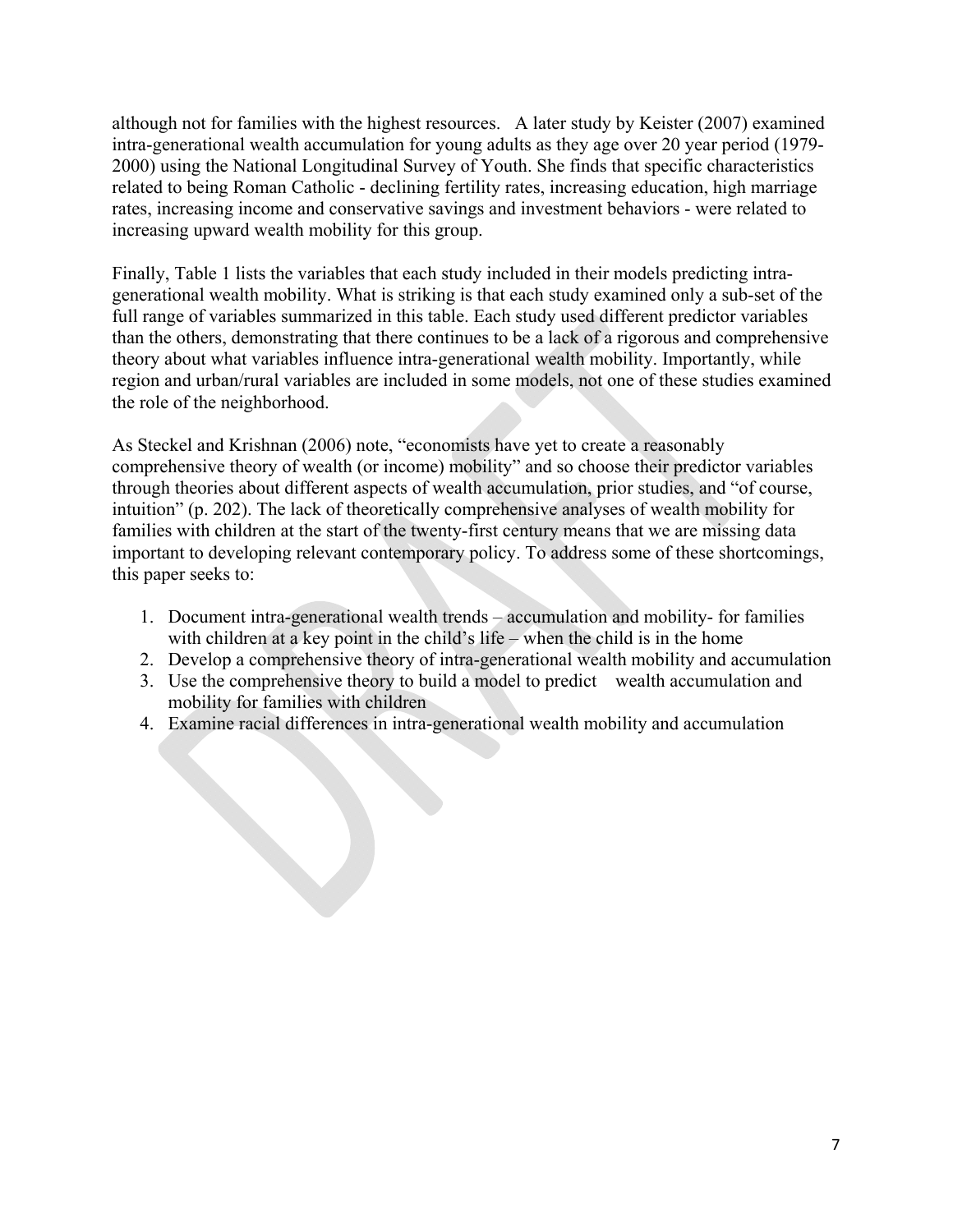| <b>Study</b>                                                      | $Age$ e          | Race           | Education        | Income                  | Home-ownership | <b>Inheritance</b> | Financial<br>Transfers | Occupation       | Family structure /<br>characteristics | Divorce/Widow<br>Event | Unemployment   | <b>Health Event</b> | Neighborhood   | Region                    | Rural/Urban | Entrepreneurship | Years studied                                           |
|-------------------------------------------------------------------|------------------|----------------|------------------|-------------------------|----------------|--------------------|------------------------|------------------|---------------------------------------|------------------------|----------------|---------------------|----------------|---------------------------|-------------|------------------|---------------------------------------------------------|
| <b>Intra-generational Wealth Mobility (Relative Mobility)</b>     |                  |                |                  |                         |                |                    |                        |                  |                                       |                        |                |                     |                |                           |             |                  |                                                         |
| Steckel and<br>Krishnan, 2006                                     | X                | X              | X                |                         | X              |                    |                        | $\boldsymbol{X}$ | X                                     | X                      |                |                     |                | X                         |             |                  | 1966-1976<br>(men); 1967-<br>1977 (women)               |
| Conley and<br>Glauber, 2008                                       | $\mathbf X$      | $\overline{X}$ | $\boldsymbol{X}$ | $\mathbf X$             |                | $\mathbf X$        | $\overline{X}$         |                  | $\overline{X}$                        |                        |                |                     |                |                           |             |                  |                                                         |
| Conley and<br>Glauber, 2007                                       | $\boldsymbol{X}$ | X              | $\boldsymbol{X}$ | $\boldsymbol{X}$        |                | X                  |                        |                  |                                       |                        |                |                     |                |                           |             |                  | 1984-2003                                               |
| Jianakoplos and<br>Menchik, 1997                                  | X                | X              |                  |                         | X              |                    |                        | X                | X                                     |                        |                | X                   |                |                           | X           |                  | $1966 - 1981$                                           |
| Quadrini, 1999                                                    |                  |                |                  |                         |                |                    |                        |                  |                                       |                        |                |                     | $\overline{X}$ |                           |             | $\boldsymbol{X}$ | 1984-1990                                               |
| <b>Intra-generational Wealth Accumulation (Absolute Mobility)</b> |                  |                |                  |                         |                |                    |                        |                  |                                       |                        |                |                     |                |                           |             |                  |                                                         |
| Keister, 2004                                                     | $\mathbf X$      | $\mathbf X$    | $\mathbf X$      | $\mathbf X$             |                |                    |                        |                  | $\mathbf X$                           | $\mathbf X$            |                |                     |                |                           |             |                  | 1979-2000                                               |
| Keister, 2007                                                     | $\mathbf X$      |                |                  |                         |                |                    | X                      |                  | X                                     | $\mathbf X$            |                |                     |                | $\boldsymbol{\mathrm{X}}$ | $\mathbf X$ |                  | 1985-1998                                               |
| Shapiro,<br>Meschede, Osoro<br>(2013, 2014)                       |                  | X<br>X         | $\overline{X}$   | $\overline{\mathbf{X}}$ | $\overline{X}$ |                    | $\overline{X}$         |                  |                                       | $\overline{X}$         | $\overline{X}$ |                     |                |                           |             |                  | 1984-2009<br>(households)<br>heads age 25-54<br>in 1999 |

**Table 1: Summary of variables and time periods used in intra-generational wealth mobility and wealth accumulation studies**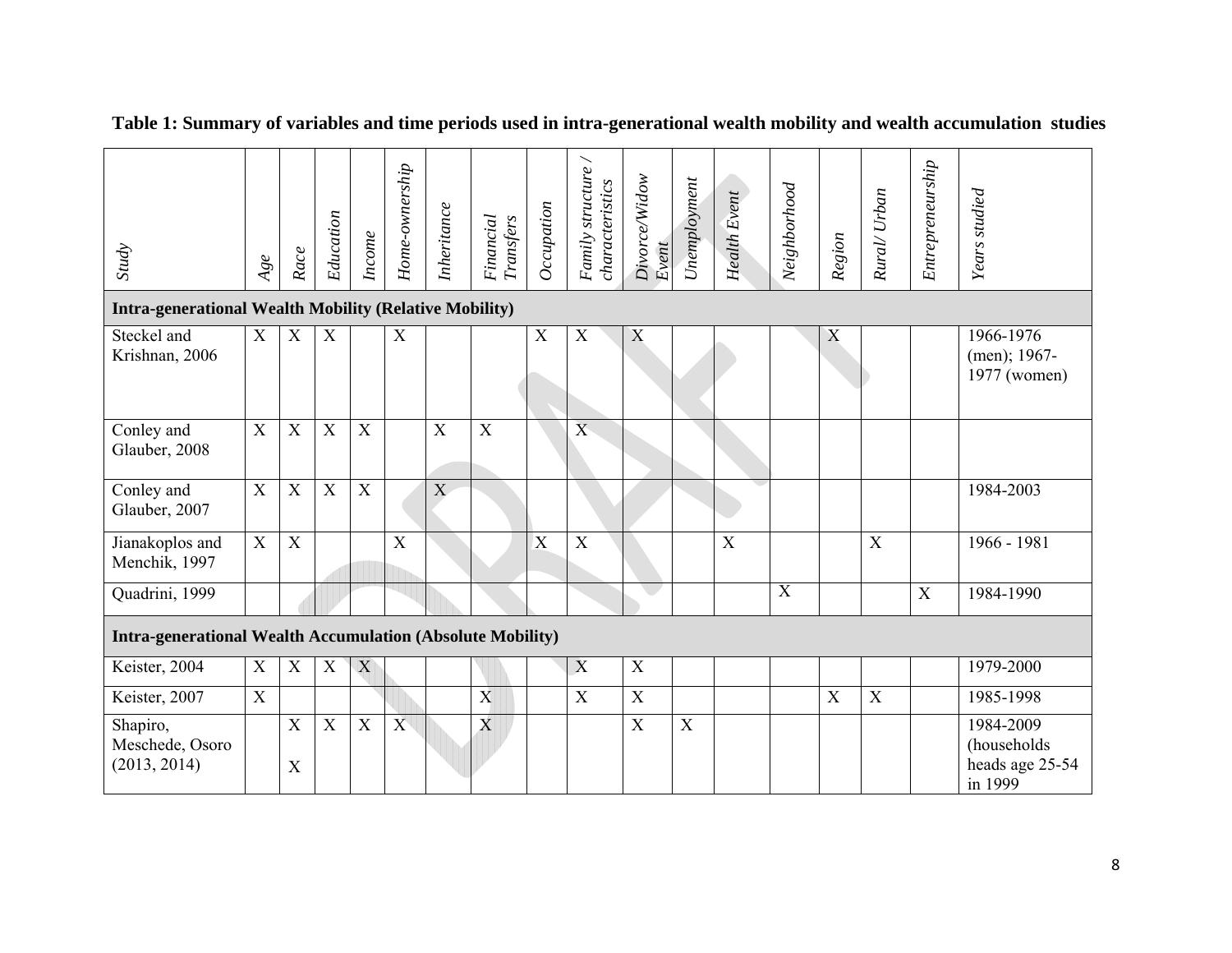# **RESEARCH QUESTIONS AND METHODOLOGY**

Our review of the literature reveals a gap in examination of intra-generational drivers of wealth mobility for families with children. This leads us to our research questions, which are as follows:

- 1. What allows families to accumulate wealth (absolute wealth mobility) over a period of twelve years while raising children?
- 2. What allows families to gain relative wealth mobility over a period of twelve years while raising children?
- 3. Are there differences by race in wealth mobility for families with children?

To both provide context and to shape our hypotheses, and then to address these research questions, we followed an integrative mixed methods (IMM) analytical strategy drawing on two different data sets. The first data source is the IASP Leveraging Mobility study, a longitudinal interview database that both provides in-depth case studies and thematic observations that shape our hypotheses, and rounds out findings from our second data source. The second data set is the Panel Study on income Dynamics (PSID), a longitudinal household survey that includes excellent measures of wealth and a representative sample of white and black families. This second data set provides the means to run regression models developed from the Leveraging Mobility data. The following section of the paper describes these two data sets in greater detail and reviews our methodological approach.

# *Panel Survey on Income Dynamics (PSID)*

The PSID has been following a sample of 5,000 families and their descendants since 1968. Initially oversampling lower income and black populations, the PSID refreshed its sample in 1997 to better represent changes in the U.S. population. Primarily focused on income and related attitudinal information, the PSID added a module collecting wealth data in 1984.

This study focuses on PSID families who in 1999 were of working age (household heads 25 to 54 years of age) and had children under age 18 living with them, and follows them over 12 years until 2011, the most recent year of publically available PSID data. This time frame and target population was selected to replicate the time frame of the IASP Leveraging Mobility study and its focus of families with children. To understand the relationship between these PSID families and their neighborhood of residence, the PSID family-level survey data was matched with neighborhood-level data from the 2000 U.S. Decennial Census. Census tracts were used as proxies for the neighborhood, following convention in social science research.<sup>1</sup>

# *PSID Sample Characteristics*

Family heads in the PSID sample for this study are 15 percent black, close to 40 years old, 54 percent with at least a high school degree, and 76 percent married (86 percent of white family heads, versus 32 percent of black heads). Average family income in 1998 was \$94,594 (on average \$113,130 for white families, significantly higher than the \$47,908 average reported by

 $1$  Census tracts are designed to be relatively homogeneous units with respect to population characteristics, economic status, and living conditions at the time of establishment; they generally have between 1,500 and 8,000 people, with an optimum size of 4,000 inhabitants. Census tract boundaries normally follow visible features, but may follow governmental unit boundaries and other nonvisible features; they always nest within counties.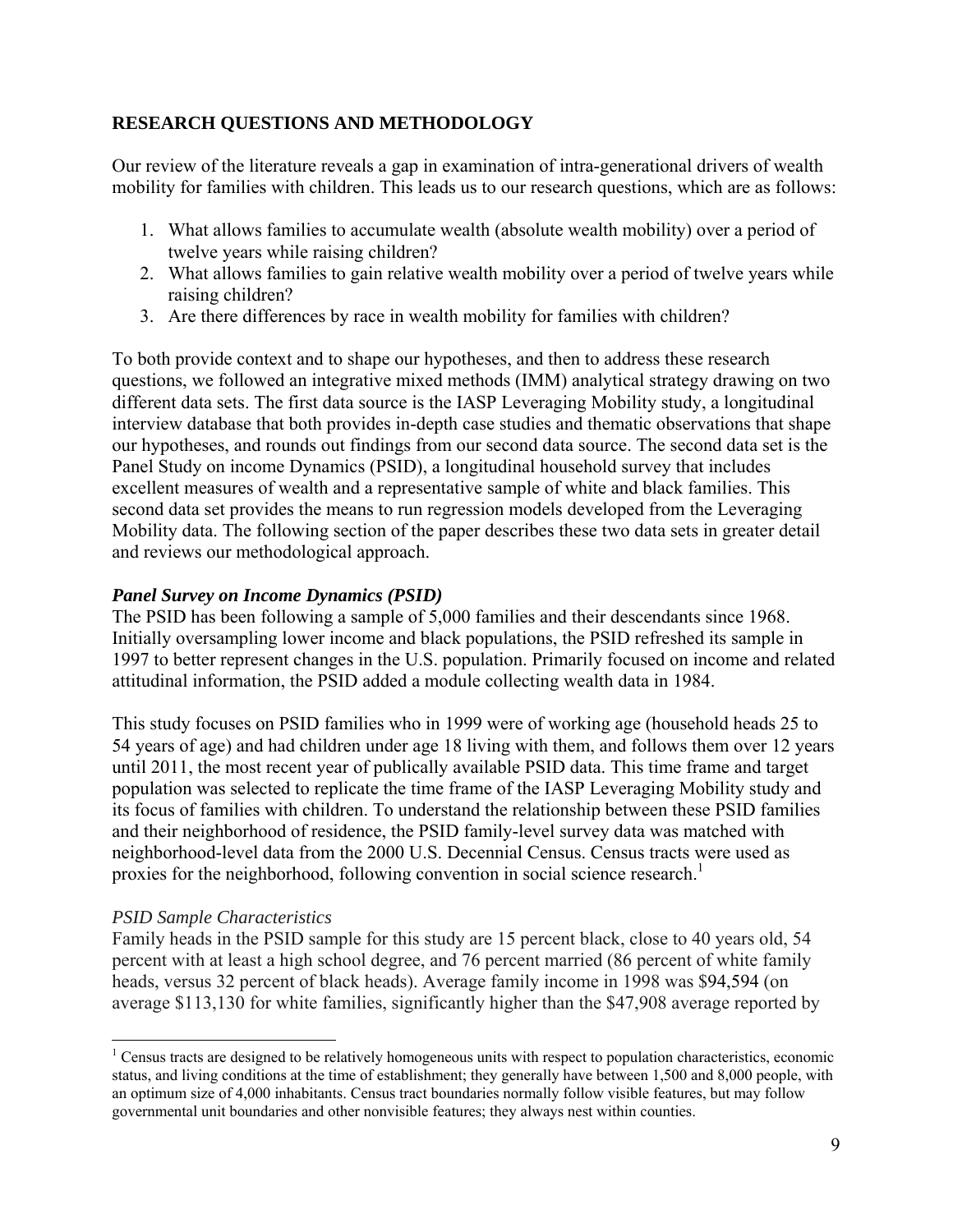black families), and 38 percent of all family heads were employed in white-collar jobs in 1999 (46 percent of white heads, versus 19 percent of black heads). Seventy-one percent of all families owned their homes in 1999 (81 percent of white families, versus 39 percent of black families), and 57 percent owned their home through the entire study period (67 percent of white families, versus 26 percent of black families). As widely documented in prior research, white families received significantly more in financial transfers over the study period, totaling on average \$31,938, versus \$3,708 for black families.

The experience of unforeseen negative life events differed by race. White families experienced the loss of a spouse slightly more often (12 percent, versus 10 percent for black families), and were also slightly more likely to report the onset of a disability (31 percent, versus 28 percent for black families). Unemployment, on the other hand, was more common among black families. 47 percent of black families reported unemployment of the family head or wife at some point over the study period, compared to 36 percent of white families.

Neighborhood poverty differed greatly between white and black families. Overall, an average of 10 percent of families' neighbors lived below the poverty line. However, for black families, exposure to neighborhood poverty was much higher; on average 18 percent of their neighbors lived in poverty, compared to just 6 percent of the neighbors of white families.

### *Leveraging Mobility (LM) Study*

The IASP Leveraging Mobility study comprises a unique qualitative dataset of in-depth interviews conducted at two points in time, offering a rare look at the financial lives of families and the decisions and trade-offs between financial security and opportunities made during a decade of particular economic volatility. In 1998, the original sample of 180 families was selected to ensure that the sample was divided evenly between white and black families and included an equal split of working class and middle class families. At baseline, families had children aged between 3 and 10 years old. When the second wave of 137 interviews was conducted between 2010 and 2012, more than 12 years later, these children were at the end of their high school career or beyond. The parents were now in the latter half of their working lives, between 40 and 60 years old. The racial breakdown remained the same in the follow-up interviews as in the baseline sample. Families were located in three urban cities in 1998: one on the East Coast, one on the West Coast, and one in the Midwest. At the time of the second interview, the majority lived in the same city or nearby; a few families had moved to other states, where they were contacted and re-interviewed. The baseline and follow-up interviews covered information about the children's educational histories, the community or communities where they resided previously and currently, family income and expenditures, family wealth and debt, their work history, family financial and non-financial assistance, and reflections about their economic security and decisions they had made related to using their assets.

#### *Integrative Mixed Methods (IMM) analysis*

Following the approach of an integrative mixed methods (IMM) analysis, the two data sets in this study were developed in parallel to ensure greatest complementarity.<sup>2</sup> Once these data sources were finalized, our analyses moved back and forth between them, with each data set

 mirror the questions and topics in the Panel Study of Income Dynamics data.  $2^{2}$  Later sub-sections of the paper provide details on the ways that the Leveraging Mobility study was designed to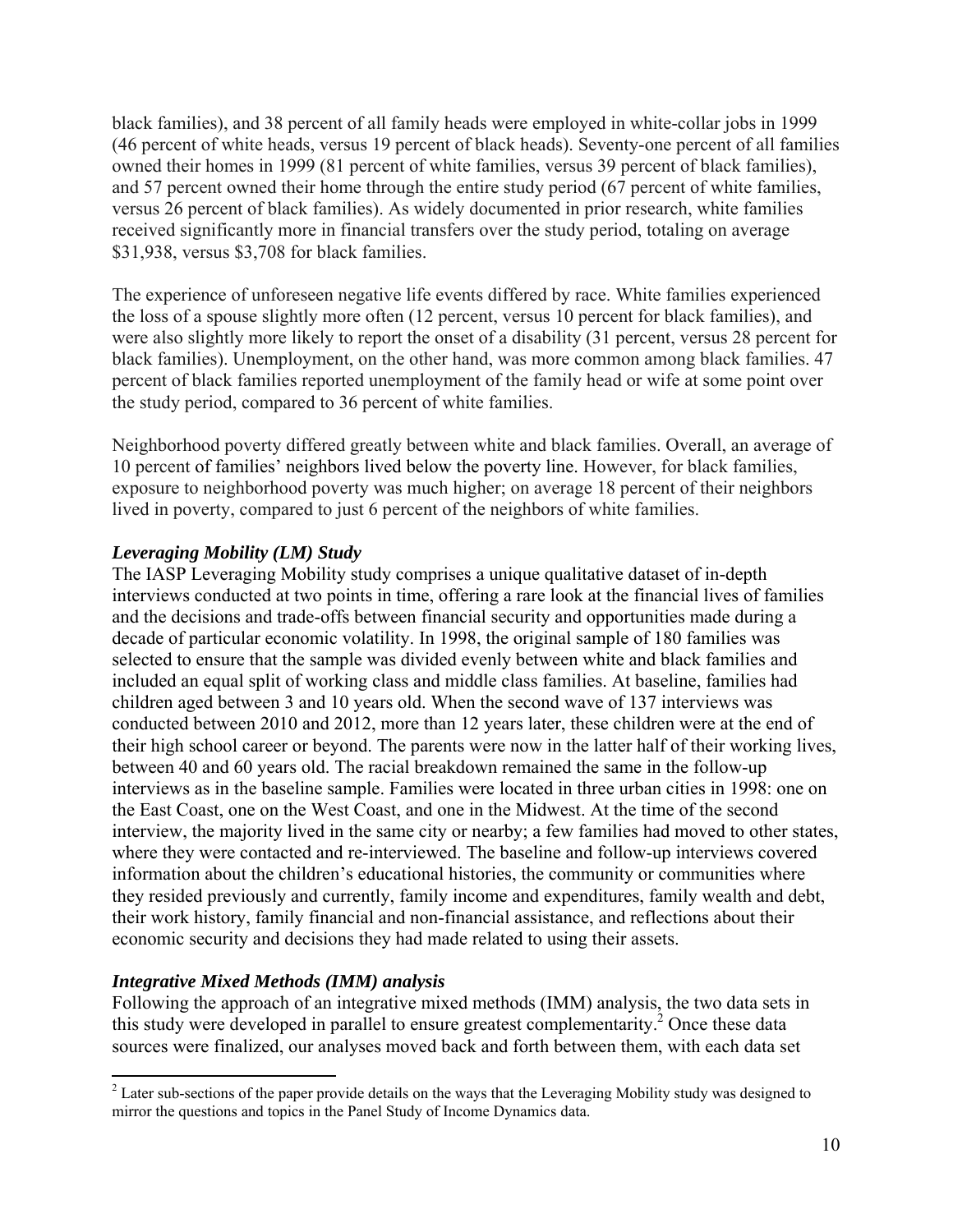providing insight into the other. The qualitative LM interview database provided the original understanding of the different factors influencing wealth mobility over the course of a twelveyear period. We identified and labeled thematic categories by conducting open coding (Strauss & Corbin, 1990), discovering emergent categories and naming them. We matched these categories with quantitative measures in the PSID, converting qualitative thematic categories into numeric thematic variables (Castro  $& Coe, 2007$ ), and using proxies where we were unable to locate an equivalent variable. Drawing on our review of the literature, we developed regression models with variables representing these categories. The results of the quantitative analyses helped inform the magnitude and significance of the effect of different factors on wealth mobility over time.

The final analytic step in IMM analysis, termed "recontextualization," relates regression model results back to their original qualitative context (Morse, 1994). We used the quantitative results to identify the most illuminating case studies of families from the LM data set and which would deepen our understanding of the patterns visible in the PSID data. The strength of this fully integrated mixed methods approach is in its capacity to generate "deep structure" conclusions (Castro & Nieri, 2008) with greater explanatory power than either a qualitative or quantitative approach alone.

# **WEALTH MOBILITY OVER TWELVE YEARS**

We conceptualize wealth mobility in two ways: wealth accumulation (absolute wealth mobility) and relative wealth mobility. In the PSID, wealth accumulation was measured as the change in wealth (with home equity) from 1999 to 2011. Relative wealth mobility was measured by assessing families' respective position in wealth quintiles for 1999 and 2011, where each family was assigned a value from one to five based on threshold values established in a frequency distribution. For more details on the measurement of all variables, please refer to Appendix A.

Over the 12-year study period, more than six in ten  $(62 \text{ percent})^3$  of all families experienced positive absolute wealth mobility, accumulating \$20,855 at the median (\$158,991 at the mean). More white families were able to see their wealth grow (64 percent, versus 52 percent of black families), and overall wealth gains were significantly higher for white families (\$41,850 at the median, \$218,336 at the mean) than for black families (\$600 at the median, \$2,792 at the mean). For white families reporting positive absolute wealth mobility, their wealth grew by \$483,788 at the median (\$133,578 at the mean), compared to a median growth of \$27,862 (\$76,956 at the mean) for black families. For families who saw their wealth shrink, the losses were higher for white families (\$64,320 at the median, \$260,195 at the mean) compared to black families (\$13,500 at the median, \$78,120 at the mean).

Not accounting for the starting point (wealth quintile position in 1999), analyses show that close to half of the families (47 percent) did not change their relative wealth position between 1999 and 2011. This was true for 51 percent of white families, but only 38 percent of black families. Black families showed the highest percent of upward relative wealth mobility (35 percent, versus

 <sup>3</sup> All descriptive results are weighted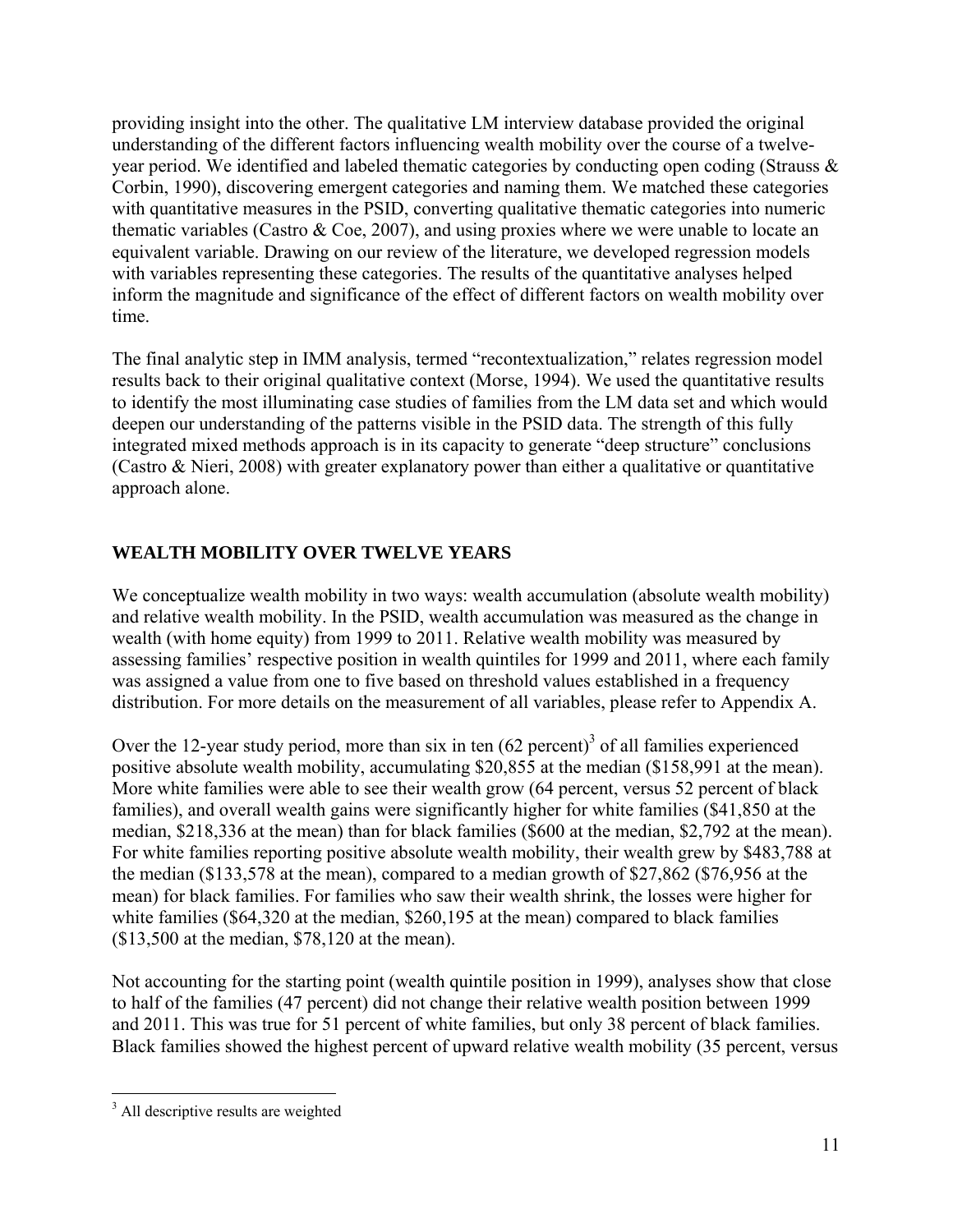24 percent for white families) but also a slightly higher degree of downward relative wealth mobility (27 percent, versus 25 percent for white families).

A closer look at the wealth quintile positioning of white and black families with children over the study period confirms what has been termed "stickiness" in prior research. As shown in Figures 1 and 2, seventy percent of white families maintained their status in the highest wealth quintile, in stark contrast to only 19 percent of black families who were able to remain in the highest wealth quintile. Fifty-nine percent of black families located in the highest wealth quintile in 1999 found themselves in the fourth quintile 12 years later. At the lower end of the relative wealth distribution, 49 percent of black families were stuck in the lowest wealth quintile, as compared to 38 percent of white families. Forty percent of black families in the lowest quintile in 1999 were able to move up to the fourth, or next lowest, quintile.



**Figure 1: Relative Wealth Mobility for White Families with Children, 1999-2011**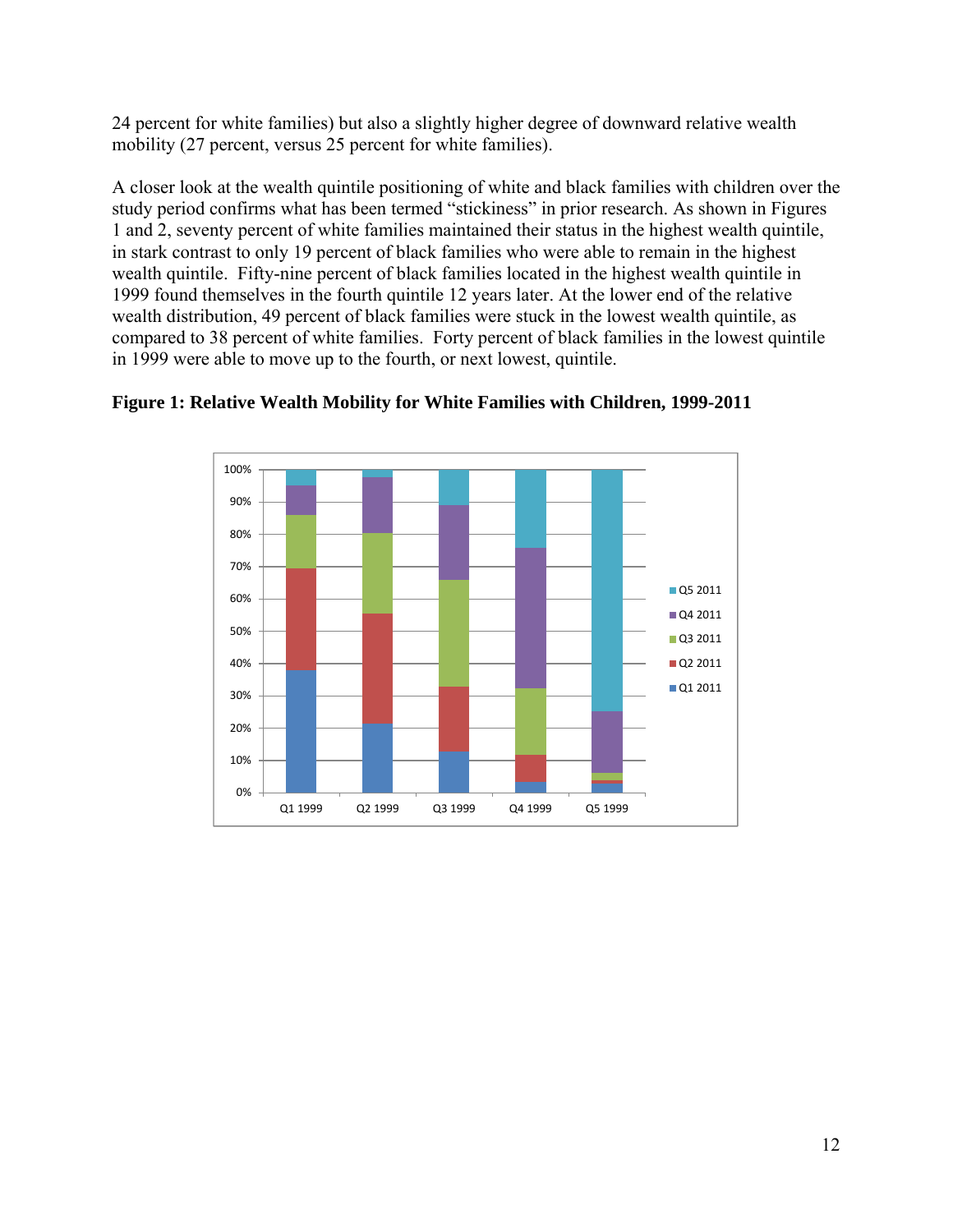

**Figure 2: Relative Wealth Mobility for Black Families with Children, 1999-2011** 

Of those families who did not see a change in their relative wealth position, 70 percent were able to increase their wealth holdings (see Table 2 below). However, this was mostly true for white families. Only 43 percent of black families whose relative wealth position did not change were able to grow their wealth. With white families primarily remaining in the top qunitile and black families in the bottom quintile, those at the top were more able to move ahead and those stuck in the bottom were more likely to loose out.

**Table 2: Comparison of Absolute and Relative Wealth Mobility (percent)** 

|                                             | <b>Upward</b> | <b>No Change</b> | <b>Downward</b> |
|---------------------------------------------|---------------|------------------|-----------------|
| All Families with Children in 1999          |               |                  |                 |
| absolute negative or no change              | 0.06          | 30               | 95              |
| absolute positive change                    | 99.94         | 70               |                 |
| <b>White Families with Children in 1999</b> |               |                  |                 |
| absolute negative or no change              |               | 24               | 93              |
| absolute positive change                    | 100           | 76               | 7               |
| <b>Black Families with Children in 1999</b> |               |                  |                 |
| absolute negative or no change              | 0.32          | 57               | 96              |
| absolute positive change                    | 99.68         | 43               | 4               |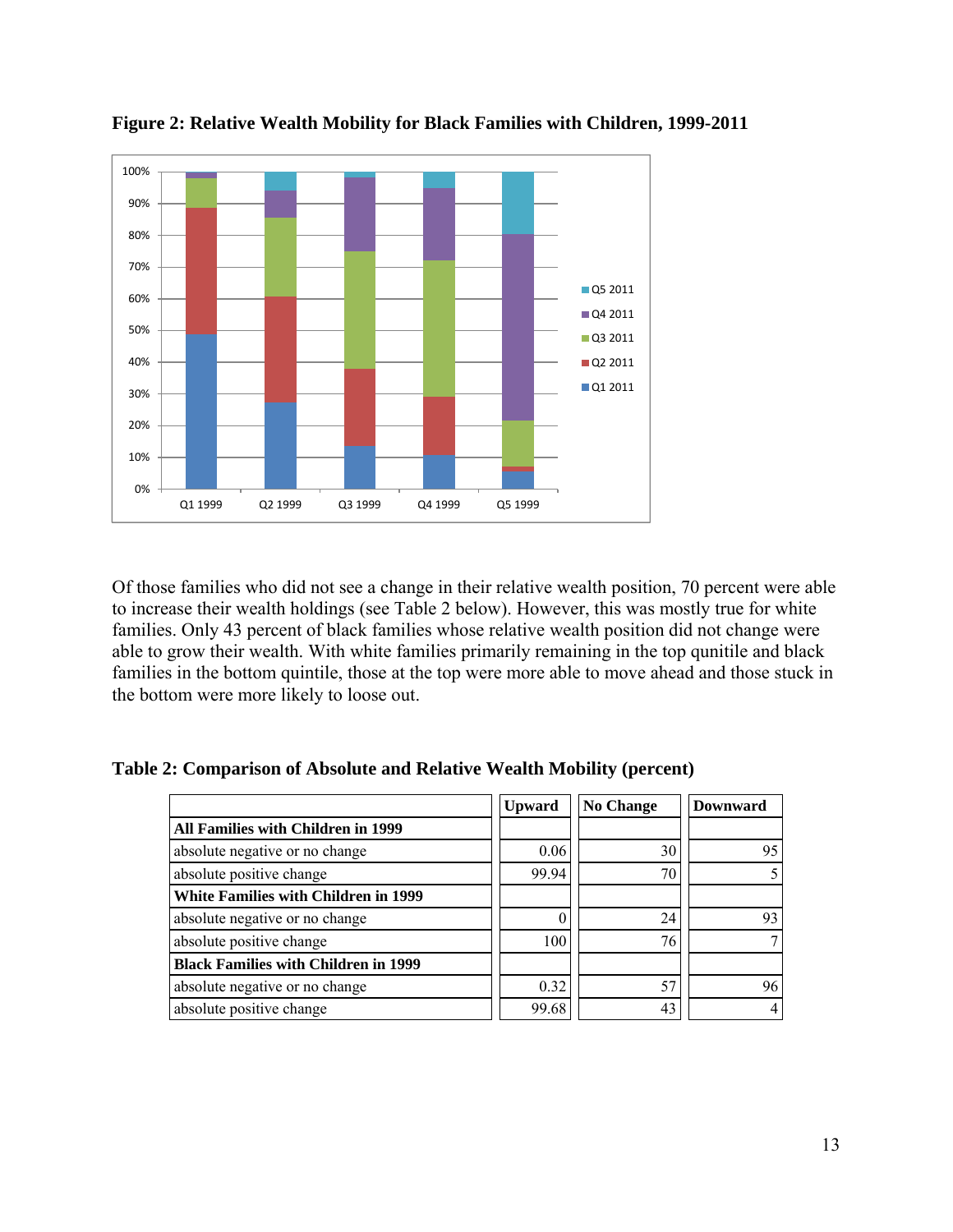# **DEVELOPING A COMPREHENSIVE THEORY TO EXPLAIN WEALTH ACCUMULATION AND MOBILITY**

The descriptive statistics presented in the previous section demonstrate that black families with children have gained significantly less wealth at the median than white families, are far more likely to see themselves stuck in lower wealth quintiles than white families, and have less upward mobility especially in the higher wealth quintiles. While these inequities have been reported for populations other than families raising children, the literature to date does not provide a comprehensive theoretical or empirical grounding for the factors influencing intragenerational wealth mobility. The goal of this mixed method analysis is to provide a basis for developing a more comprehensive theory of intra-generational wealth mobility. In addition to the variables outlined in the literature review, the following factors from the LM data analyses emerged as critical for families accumulating wealth and in some cases changing wealth quintile:

- a. Employment characteristics
- b. Neighborhood characteristics and Housing Wealth
- c. Extended family wealth
- d. Income negative life events, such as unemployment, onset of a disability, and loss of spouse
- e. Cost and terms of debt

This section will review each of these key factors in depth, based on qualitative analysis of the LM data.

# *Employment Capital*

LM interviews suggest that the characteristics of employment for earners in the family impacts family wealth mobility. Specifically, families that increased their wealth between 1998 and 2010 have at least one earner who has access to employment with the following characteristics:

- *Comprehensive set of wealth-building benefits:* matched defined contribution retirement accounts or traditional pensions (defined benefit plans); health insurance; education credits or investment; severance pay; disability insurance.
- *Flexible schedule*: workplace allowed flexibility in work schedule to accommodate the needs of raising children.
- *Consistent work:* uninterrupted work histories, particularly with the same employer.

These characteristics together meant that family earners were able to stay employed and with access to the set of wealth-building benefits that could increase their family assets. We call this "employment capital" (Thomas et al., 2014).

Access to employment capital differs by race. As highlighted by other research, black families are more vulnerable to disruptions in employment and continue to be concentrated in jobs with more restricted wealth-building channels which, in turn, undermine prospects for building wealth over the life course (Austin, Hamilton, & Jr., 2011; Thomas, Meschede, Chaganti, Atkinson, &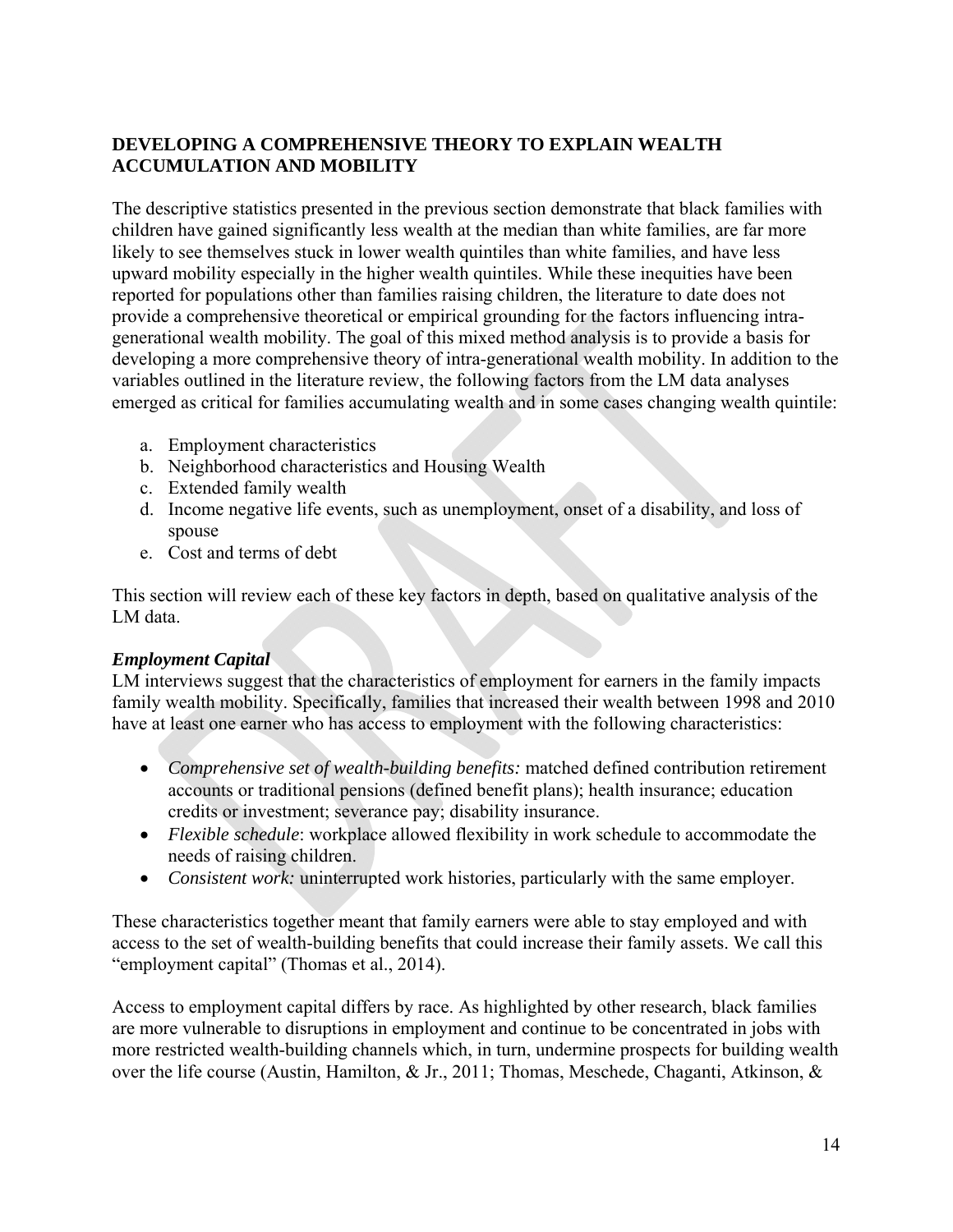Shapiro, 2014; Henretta, 1984; McKernan, Ratcliffe, Steuerle, & Zhang, 2013; Shapiro, Meschede,& Osoro, 2013)

### *Web of Wealth*

The web of wealth represents the extended network of wealth from family and friends that a family can draw on, such as money flowed into a family through gifts, inheritance, and direct payment of bills (Thomas et al., 2014). Interviews with LM families highlighted the important ways that the web of wealth influenced wealth mobility. Families with access to a well-resourced web of wealth were able to get help when they faced unemployment or another drop in income. They also received help in paying for children's educational costs, including private school, college, test prep, and camps. In some cases the web of wealth was a regular source of income that prevented downward wealth mobility, while for other families the web of wealth meant upward wealth mobility from a large infusion of cash in the form of inheritance or gifts.

When faced with a drop in or loss of income, families that did not have a well-resourced web of wealth were less able to protect their larger assets (such as a house or car), more likely to take their children out of private schools, and more likely to take on debt. These families had to spend more of their regular income on ever day expenditures and were less likely to build up as much wealth as savings or in the form of housing.

The key role of access to family financial networks for building wealth, and disparities by race, has been documented in previous research (McKernan et al., 2014; Chiteji & Hamilton, 2002; Menchik & Jianakoplos, 1997). While wealth transfers like inheritance are typically thought of as occurring at the time of the benefactors death, "head start assets," or inter-generational in-vivo transfers account for a large portion of the inter-generational wealth transfers a family receives (Kurz, 1982). Termed head start assets, such living transfers have the ability to lift families economically and socially beyond where their own achievements, jobs, and earnings would place them (Shapiro, 2004).

# *Negative Life Events*

annuitized net value of wealth accumulated by a family. They did not, however, study the Negative life events such as unemployment, a downturn in health status, the onset of a disability, and the loss of a spouse have an impact on the overall wealth that a family accumulates over their lifetime. Wallace et al. (2010) found, for example, that these events diminished the longitudinal, inter-generational impact of these negative life events in subsequent wealth trajectories.

LM study data examine family financial trajectories longitudinally over a period of 12 years, and thus is capable of investigating the mechanisms through which negative life events impact wealth. Negative life events both decrease or eliminate income and create a change in life circumstances. Most families face negative life events at some point in their lives. But some face more than others. Black families are more likely to face a range of different negative life events, from unemployment to a health crisis (Weller & Fields, 2011; Kim & Lee, 2005).

Negative life events often mean that a family sees a reduction in income. To deal with the resulting economic duress, a family most often draws on saved financial assets to ease material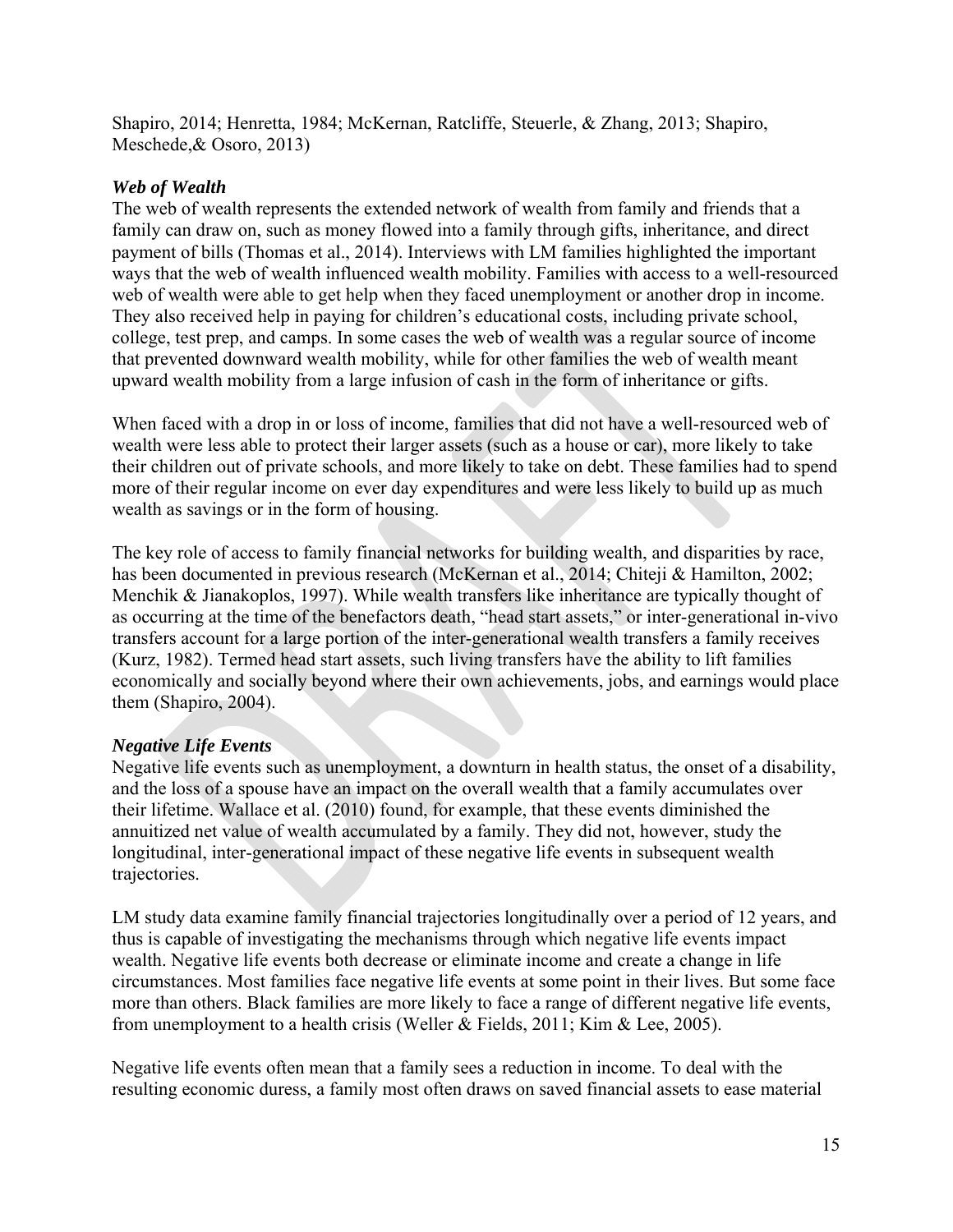hardship (McKernan and Ratcliffe, 2009). We would expect that, after the conclusion of the negative life event, a family would go back to building wealth or persist at a new decreased level of wealth. But the LM data suggest that family financial assets are often not sufficient to manage the crisis and that families may be vulnerable to a spiral of continuously decreasing assets, especially where they have few assets to start with.

#### *Neighborhoods and Housing Wealth*

Where a family lives is important to how much wealth they are able to build. The critical manner in which the neighborhood allowed LM families to build wealth was through housing wealth gained through the home they owned. Housing wealth is determined by the economic trends in the neighborhood, with great fluctuation in home values between neighborhoods. For families that could access homeownership in neighborhoods with higher priced homes and stable home values, building wealth through their home was a real possibility. But purchasing a home in a neighborhood with more volatile and low or even declining housing prices was no guarantee of wealth building through homeownership. Race played a large role in which neighborhoods were stable and which neighborhoods had housing values that were either volatile or declining over time. Building wealth tended to be more likely in predominantly white neighborhoods, while black or Latino neighborhoods more often saw greater home value volatility or declines.

Other research has pointed to the importance of the neighborhood in the financial and social well-being of a family. For example, Sharkey (2014) showed how neighborhoods impact intergenerational patterns of social, economic and educational mobility. Growing up in a low-income, racially segregated neighborhood reduced a child's ability to build financial security, gain an education and accumulate assets over their own lifetime.

#### *Debt*

Debt negatively influences a family's capacity to save and sets them on the path toward downward wealth mobility. Families interviewed for the LM study had debts of many kinds: credit card debt, payday loans, mortgages, healthcare debt, student loan debt, and car loans. Critically, the cost of the debt appeared to determine whether a family was able to avoid losing wealth.

spoken to Vivian in 2006, we would have considered her a success story in building wealth. In Vivian Arrora illustrates how important debt can be to a family's wealth mobility. If we had 1998, she was a Section 8 renter in a low-income neighborhood in a city on the West Coast. She built up savings through the Family Self Sufficiency program and then enrolled in a first time homebuyer program, finally buying her first home. By 2005 she had acquired a new salaried job, and she had sold her first home and was in the process of buying a larger home in a suburb so that she could move out of the "ghetto." The new home was part of a large development and came with financing. Then her husband lost his job, and Vivian found herself having to pay the mortgage with her income alone. As she put it, "I was still able to pay it, but it was like I wasn't having no extra money left, and that's what caused me to use credit cards." She was finding it increasingly difficult to make the minimum payments on her credit cards, and could see that if she only paid the minimum payments it would take her 27 years to pay off the credit card debt she now owed. Instead of continuing to build wealth, Vivian was at risk of defaulting both on her credit cards and her mortgage. Fortunately, she was able to get a loan modification to reduce her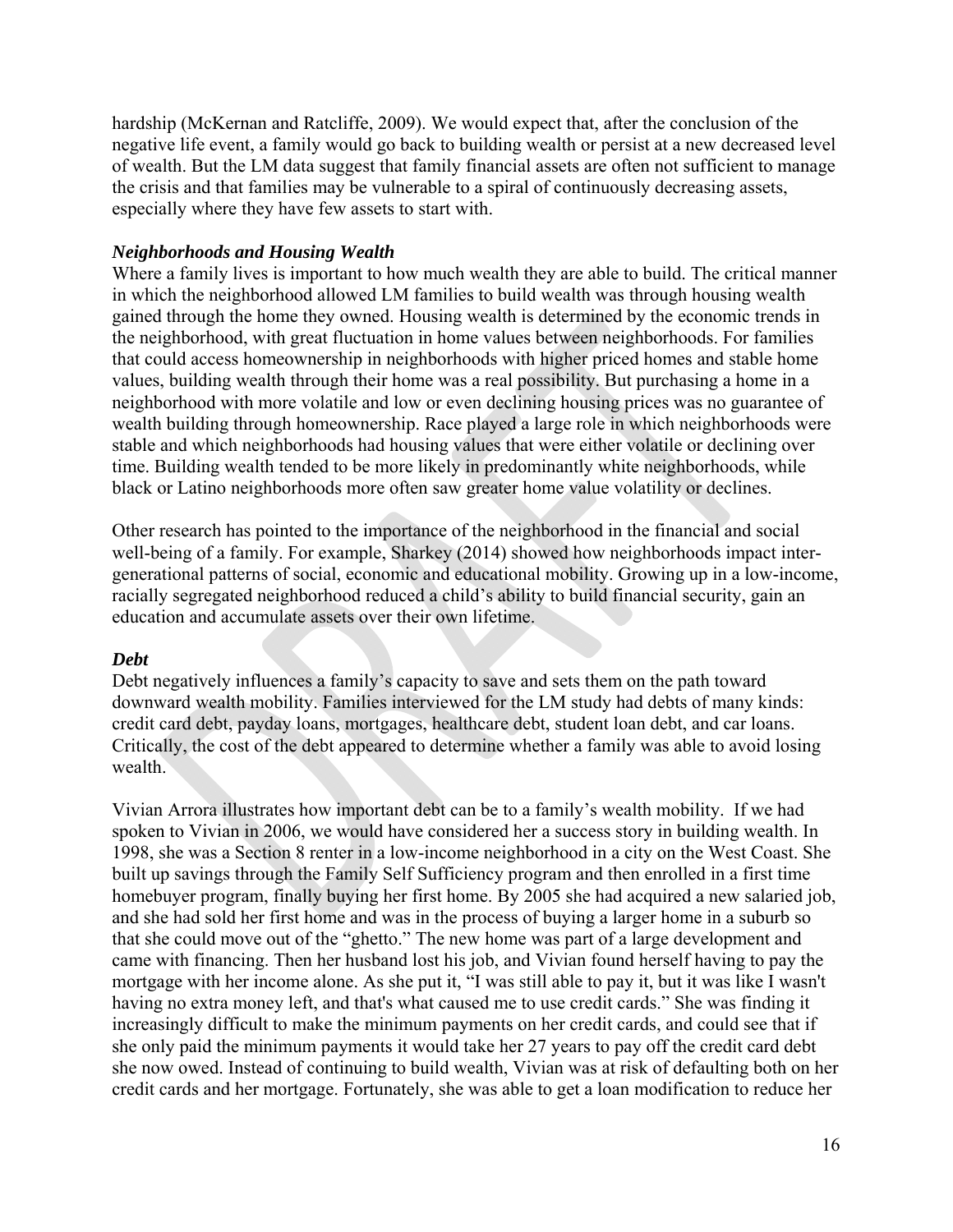interest rate, and she was working with a credit counselor to consolidate her credit card payments. Vivian's use of credit cards to make ends meet left her with \$7,000 in expensive debt when she was only able to afford the minimum payments. Instead of stabilizing her family during her husband's unemployment, it was actually making things worse because the cost of the credit was so high. A helpful loan modification program through her credit union and a credit counselor was helping to reduce the interest terms of her debt and bringing more financial stability. Thus, the cost and terms of debt can be as important as the amount of the debt in determining whether a family stabilizes in crisis or spirals out of control into a downward wealth trajectory.

# **MULTIVARIATE ANALYSES**

Following our IMM strategy, analysis of the LM data (as outlined in the previous section) drove our consideration of variables to include in regression models to explore the determinants of wealth mobility. Using the five key factors from the LM study, we identified PSID proxy variables to measure each of these domains. Except for debt, we included proxies for the following four factors in our preliminary analyses:

- Extended family wealth, or the "Web of Wealth"
- Neighborhood and housing wealth
- Employer characteristics, or "Employment Capital"
- Negative life events

In addition to proxy measures for each of these key factors, we include race as a major variable of interest and and control variables for demographic characteristics in the regression models.

Multivariate regression analyses were conducted in three ways:

- 1. Logistic regression, predicting positive absolute wealth growth from 1999 to 2011.
- 2. Ordinary least square regression, predicting the extent of wealth growth for those accumulating wealth from 1999 to 2011.
- Multi-nominal regression, predicting relative upward, no, or downward wealth mobility 3. from 1999 to 2011.

Our empirical models can be summarized in the following equation:

# ∆ *Wealth =*

 $\beta_0 + \beta_1(Demographics) + \beta_2(Race) + \beta_3(Employment) + \beta_4(Financial)$  $+ \beta_5$ (NegativeLifeEvents) +  $\beta_6$ (Neighborhood) +  $\varepsilon$ 

Change in wealth ( $\Delta$  *Wealth*) is measured in absolute (change in wealth holdings from 1999 to 2011) and relative (change in wealth quintile from 1999 to 2011) terms. Predictor variables include:

 *Demographics*: age of family head in 1999; education of head in 1999; marital status in 1999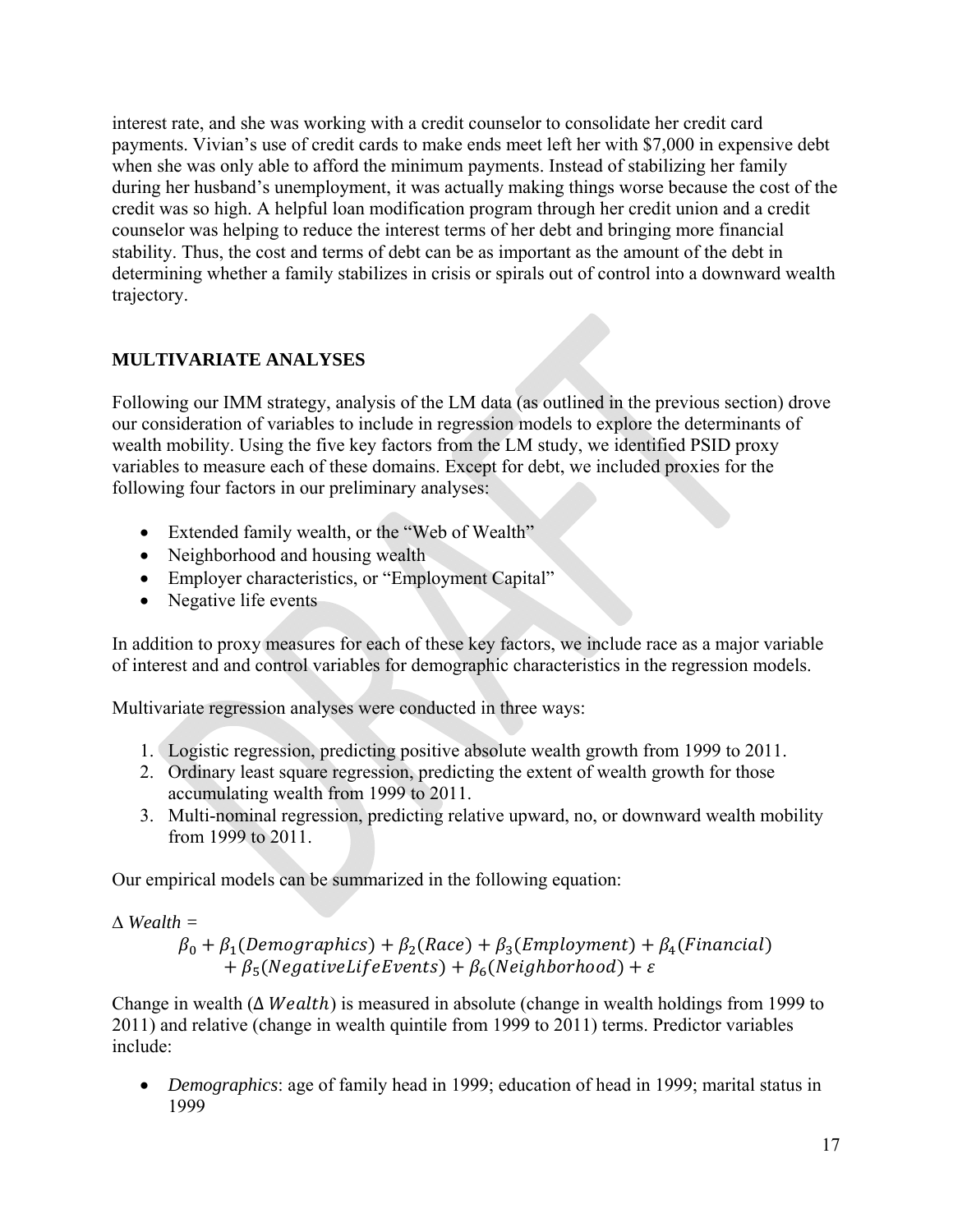- *Race* of family head
- *Employment Characteristics*: change in family income 1999-2011; occupation of family head in 1999
- *Financial Factors*: total family financial transfers 1999-2011; home ownership in all years 1999-2011
- *Negative Live Events*: loss of spouse after 1999; onset of new disability of head or wife after 1999; any unemployment of head or wife 1999-2011
- *Neighborhood*: percent below poverty among residents in neighborhood in 2000

Based on the review of the literature and our qualitative analyses, we expect that wealth accumulation and relative wealth mobility among families raising children from 1999 to 2011 will have a positive relationship with income, white-collar occupation, financial transfers received, and home ownership, and a negative relationship with black race, negative life events, and neighborhood poverty.4

# **DETERMINANTS OF WEALTH MOBILITY**

*Multivariate Model Set 1: What variables predict whether a family sees their wealth increase?*  Table 3 presents the results of stepwise logistic regression to examine the differences in significance resulting from adding new variables and indicators of overall model fit. In the complete model (M 5), only the demographic controls, black race, white collar occupation in 1999, and neighborhood poverty did not significantly predict absolute upward wealth mobility. Black race was until financial factors were added to the model. As predicted, growth in income, the amount of financial transfers received over the study period, and homeownership in all years predict higher likelihood of wealth growth, whereas the experience of any negative life events health, unemployment, or loss of spouse - all predict lower likelihood of growing wealth.

 <sup>4</sup> We tested the need to use multilevel modeling, due to combining family and neighborhood characteristics. Estimates for the Interclass Correlation Coefficient (Chi square on the group level variance) were lower than .05 and indicate no need for multilevel modeling. In addition, examination of the geographic distribution of families shows that there is little overlap among families residing in the same neighborhood.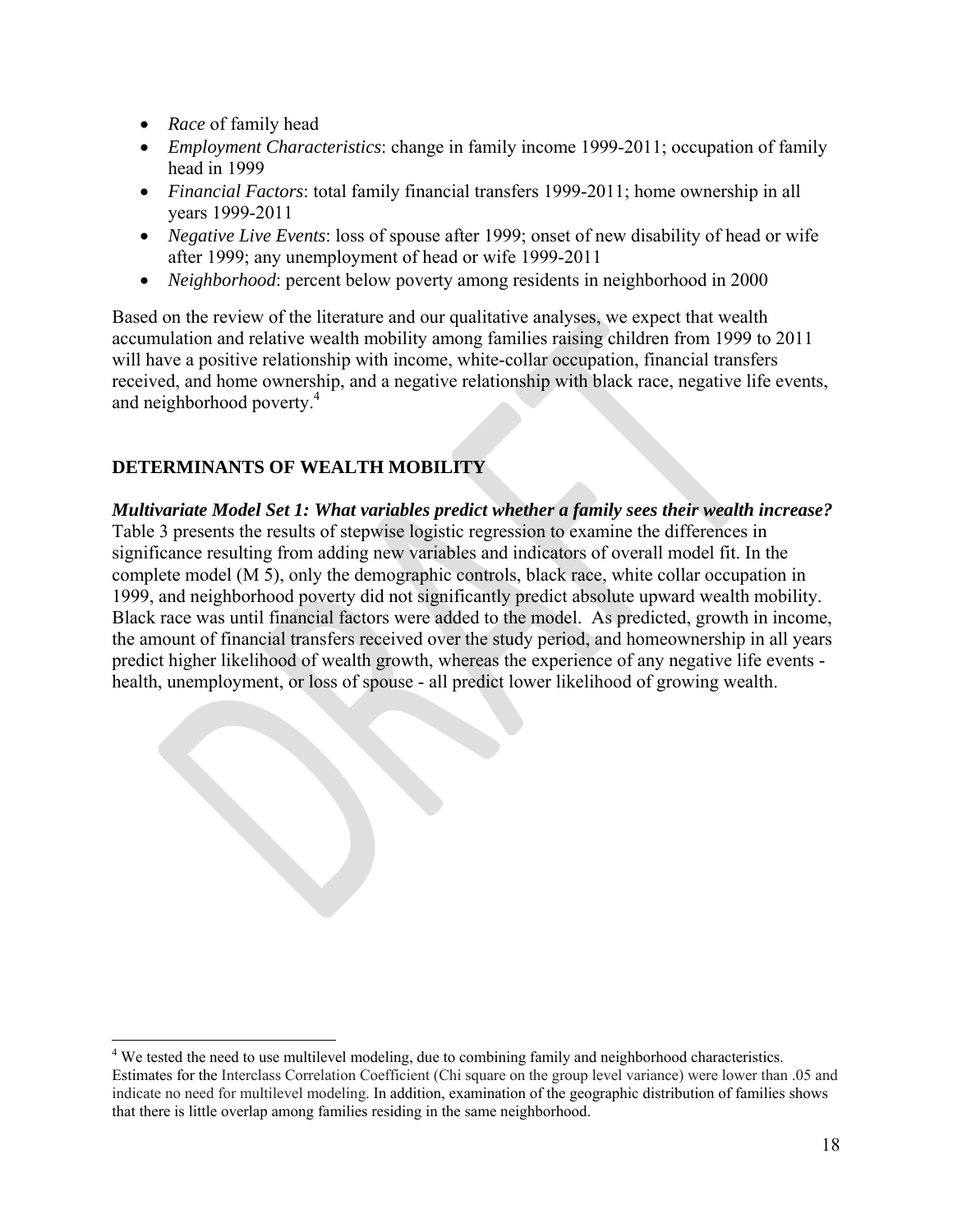|                                                                                                                                                                                                                                                                                                                                         | <b>Odds</b>  | <b>Odds</b>  | <b>Odds</b>  | <b>Odds</b>  | <b>Odds</b>  |
|-----------------------------------------------------------------------------------------------------------------------------------------------------------------------------------------------------------------------------------------------------------------------------------------------------------------------------------------|--------------|--------------|--------------|--------------|--------------|
|                                                                                                                                                                                                                                                                                                                                         | <b>Ratio</b> | <b>Ratio</b> | <b>Ratio</b> | <b>Ratio</b> | <b>Ratio</b> |
|                                                                                                                                                                                                                                                                                                                                         | (M1)         | (M2)         | (M3)         | (M4)         | (M5)         |
| <b>Demographics</b>                                                                                                                                                                                                                                                                                                                     |              |              |              |              |              |
| Age in 1999 (head)                                                                                                                                                                                                                                                                                                                      | 1.00         | 1.00         | 0.99         | 0.99         | 0.99         |
| Married in 1999 (head)                                                                                                                                                                                                                                                                                                                  | $1.40***$    | $1.36**$     | 1.11         | $1.30*$      | 1.26         |
| Education in 1999 (head)                                                                                                                                                                                                                                                                                                                | $1.29**$     | 1.15         | 1.07         | 1.04         | 1.00         |
| Race                                                                                                                                                                                                                                                                                                                                    |              |              |              |              |              |
| Black (head)                                                                                                                                                                                                                                                                                                                            | $0.74***$    | $0.76*$      | 0.86<br>à.   | 0.87         | .90          |
| <b>Employment</b>                                                                                                                                                                                                                                                                                                                       |              |              |              |              |              |
| Income change 1998-2010                                                                                                                                                                                                                                                                                                                 |              | $1.00***$    | $1.00***$    | $1.00***$    | $1.00***$    |
| White-collar occupation in 1999 (head)                                                                                                                                                                                                                                                                                                  |              | $1.27*$      | 1.19         | 1.15         | 1.11         |
| <b>Financial Factors</b>                                                                                                                                                                                                                                                                                                                |              |              |              |              |              |
| Inheritance 1999-2011                                                                                                                                                                                                                                                                                                                   |              |              | $1.00***$    | $1.00***$    | $1.00***$    |
| Homeowner 1999-2011                                                                                                                                                                                                                                                                                                                     |              |              | $1.89***$    | $1.68***$    | $1.67***$    |
| <b>Negative life events</b>                                                                                                                                                                                                                                                                                                             |              |              |              |              |              |
| Onset of new disability (head, wife)                                                                                                                                                                                                                                                                                                    |              |              |              | $0.73***$    | $0.73***$    |
| Unemployment (head, wife)                                                                                                                                                                                                                                                                                                               |              |              |              | $0.78**$     | $0.79*$      |
| Loss of spouse                                                                                                                                                                                                                                                                                                                          |              |              |              | $0.51***$    | $0.50***$    |
| Neighborhood                                                                                                                                                                                                                                                                                                                            |              |              |              |              |              |
| Poverty in 2000                                                                                                                                                                                                                                                                                                                         |              |              |              |              | 0.44         |
|                                                                                                                                                                                                                                                                                                                                         |              |              |              |              |              |
| Pseudo R2                                                                                                                                                                                                                                                                                                                               | 0.017        | 0.029        | .049         | 0.059        | 0.061        |
| N<br>$\mathbf{a}$ $\mathbf{a}$ $\mathbf{b}$ $\mathbf{c}$ $\mathbf{a}$ $\mathbf{a}$ $\mathbf{b}$ $\mathbf{c}$ $\mathbf{a}$ $\mathbf{c}$ $\mathbf{a}$ $\mathbf{b}$ $\mathbf{c}$ $\mathbf{a}$ $\mathbf{c}$ $\mathbf{a}$ $\mathbf{c}$ $\mathbf{a}$ $\mathbf{c}$ $\mathbf{a}$ $\mathbf{c}$ $\mathbf{c}$ $\mathbf{c}$ $\mathbf{c}$ $\mathbf{$ | 1969         | 1963         | 1963         | 1963         | 1942         |

**Table 3: Multivariate logistic regression model predicting likelihood of wealth growth 1999-2011** 

\* p<05; \*\*p<.001; \*\*\*p<.001

# *Multivariate Model Set 2: What predicts the magnitude of wealth growth for families with wealth accumulation?*

Multivariate linear regressions were conducted to predict the extent of wealth accumulation just for families who were able to grow their family wealth between 1999 and 2011, using the same predictor variables as in the first set of models (see Table 4). The outcome measure, wealth with home equity, was transformed to its natural log. In the complete model (M5) only loss of spouse and black race of head did not independently predict the extent of wealth growth, albeit the race variable is very close to significance  $(p=0.058)$ . Estimates for all other variables were in the expected direction. Older, married, more educated and those with higher upward income mobility and in white collar professions experienced higher wealth growth. In addition, a large financial gift and homeownership pre-1999and in all the years of the study period added to the amount of wealth accumulation. By contrast, negative life events such as the onset of a disability and facing a period of unemployment predicted lower wealth growth. Finally, neighborhood poverty had an independent impact on predicting lower wealth growth.

Black race had an independent negative effect on the amount of wealth accumulated; however, it was no longer significant when neighborhood poverty was added to the model.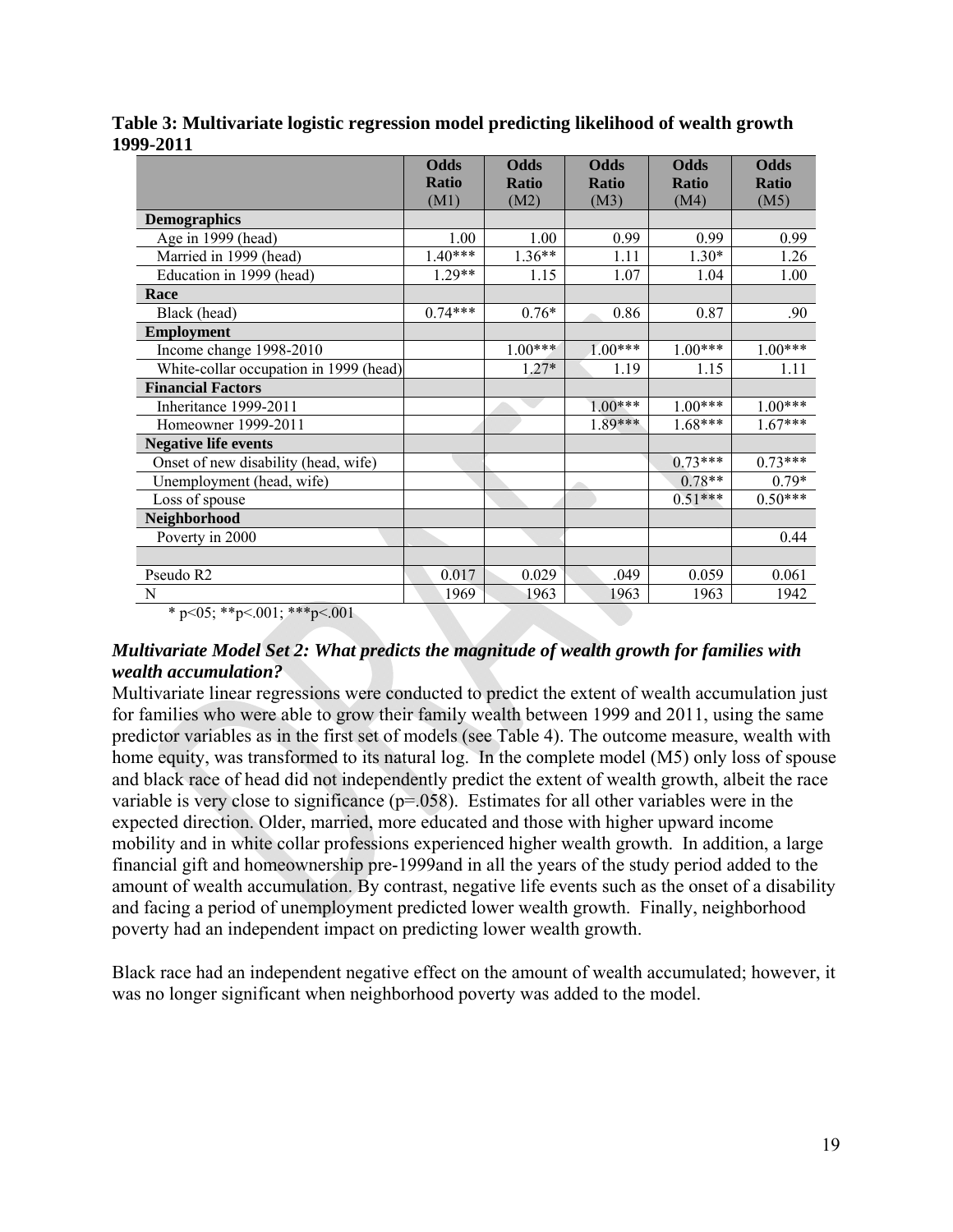|                                          |              |              |              | $-$          |              |
|------------------------------------------|--------------|--------------|--------------|--------------|--------------|
|                                          | <b>Odds</b>  | <b>Odds</b>  | <b>Odds</b>  | <b>Odds</b>  | <b>Odds</b>  |
|                                          | <b>Ratio</b> | <b>Ratio</b> | <b>Ratio</b> | <b>Ratio</b> | <b>Ratio</b> |
|                                          | (M1)         | (M2)         | (M3)         | (M4)         | (M5)         |
| <b>Demographics</b>                      |              |              |              |              |              |
| Age (head)                               | $0.03***$    | $0.04***$    | $0.02***$    | $0.03***$    | $0.02**$     |
| Married in 1999                          | $1.00***$    | $0.94***$    | $0.71***$    | $0.74***$    | $0.64***$    |
| Education (head) in 1999                 | $1.25***$    | $0.93***$    | $0.93***$    | $0.77***$    | $0.67***$    |
| Race                                     |              |              |              |              |              |
| Black (head)                             | $-0.57***$   | $-0.49***$   | $-0.37**$    | $-0.38**$    | $-0.26$      |
| <b>Employment</b>                        |              |              |              |              |              |
| Income change 1998-2010                  |              | $0.00***$    | $0.00***$    | $0.00***$    | $0.00***$    |
| White-collar occupation in 1999 (head)   |              | $0.59***$    | $0.51***$    | $0.51***$    | $0.42***$    |
| <b>Financial Factors</b>                 |              |              |              |              |              |
| Inheritance 1999-2011                    |              |              | $0.00***$    | $0.00***$    | $0.00***$    |
| Homeowner 1999-2011                      |              |              | $0.59***$    | $0.53***$    | $0.47***$    |
| <b>Negative Life Events</b>              |              |              |              |              |              |
| Disability onset after 1999 (head, wife) |              |              |              | $-0.27*$     | $-0.28*$     |
| Unemployment 1999-2011 (head, wife)      |              |              |              | $-0.49***$   | $-0.45***$   |
| Loss of spouse after 1999 (head)         |              |              |              | $-0.06$      | $-0.02$      |
| Neighborhood                             |              |              |              |              |              |
| Poverty in 2000                          |              |              |              |              | $-2.90***$   |
|                                          |              |              |              |              |              |
| Adjusted R2                              | 0.25         | 0.28         | .32          | 0.34         | 0.35         |
| $\mathbf N$                              | 1017         | 1016         | 1016         | 1016         | 1003         |

**Table 4: Multivariate linear regression model predicting extent of wealth growth 1999-2011** 

\* p<05; \*\*p<.001; \*\*\*p $\leq$ .001

# *Multivariate Model Set 3: What are the variables that predict whether a family moved up or down relative to the other families?*

The last regression model in this paper (Table 5) addressed the likelihood of upward or downward relative wealth mobility compared with no relative mobility. Analyses were conducted using multi-nominal regression with the same predictor variables as in the above models. Older family heads, and those experiencing the onset of a disability were significantly less likely to experience relative upward mobility when compared to those who stayed in place. Black families, families who experienced the loss of a spouse or the onset of a disability were more likely to experience downward wealth mobility than those who did not change their relative wealth position. Families with upward income mobility, receiving a large financial gift and who owned their home throughout the entire study period were less likely to be move down the wealth ladder. Finally, the extent of poverty experienced in the neighborhood contributed to downward wealth mobility.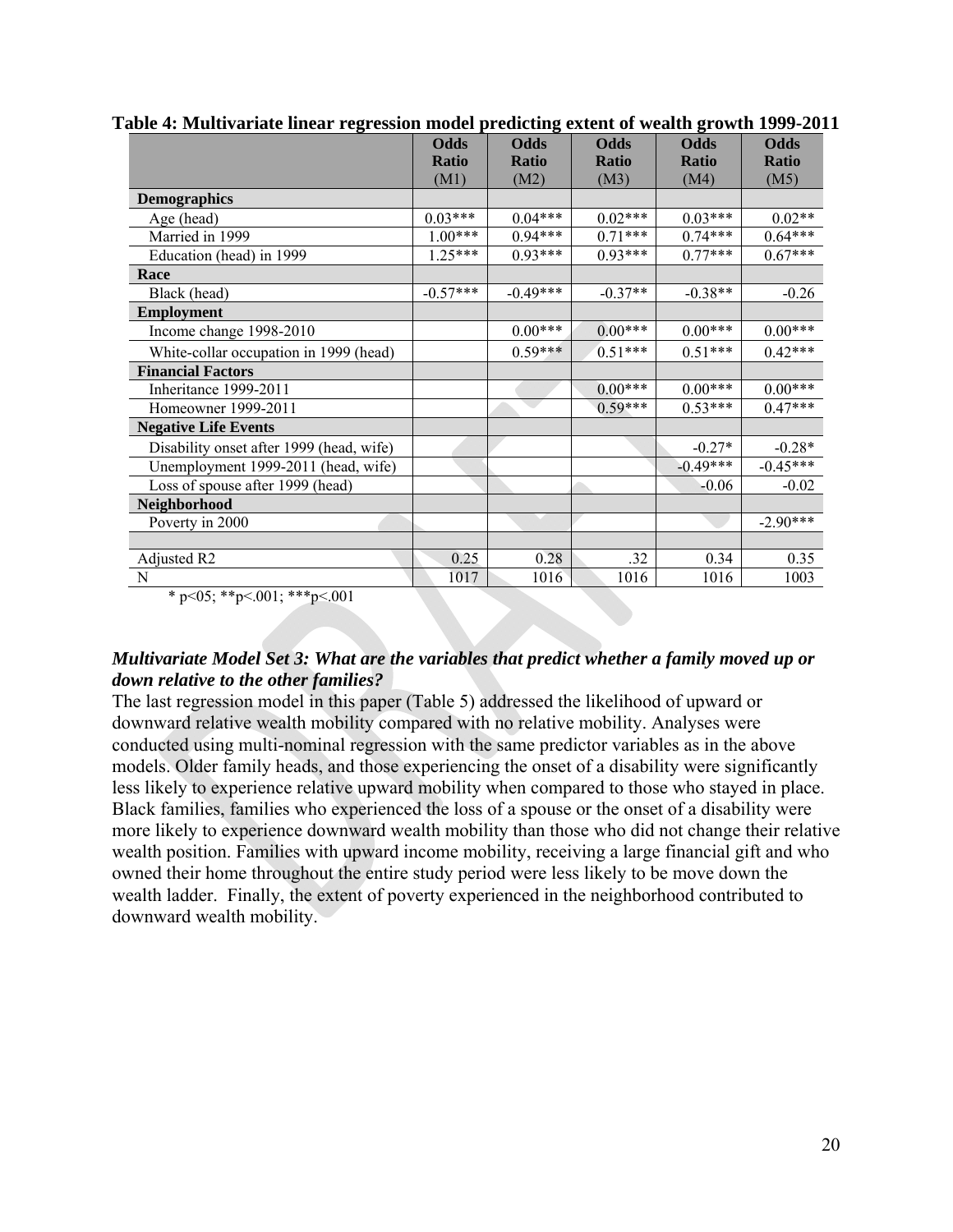#### **Table 5: Multi-nominal regression model predicting likelihood of relative wealth mobility 1999-2011**

|                                          | <b>Upward</b><br><b>Mobility</b> | <b>No Mobility</b><br>(base) | <b>Downward</b><br><b>Mobility</b> |
|------------------------------------------|----------------------------------|------------------------------|------------------------------------|
|                                          | (risk ratio)                     | outcome)                     | (risk ratio)                       |
| <b>Demographics</b>                      |                                  |                              |                                    |
| Age in 1999 (head)                       | $0.96***$                        |                              | 0.99                               |
| Married in 1999 (head)                   | 0.94                             |                              | 1.34                               |
| Education in 1999 (head)                 | 1.01                             |                              | 1.18                               |
| Race                                     |                                  |                              |                                    |
| Black (head)                             | 1.19                             |                              | $1.31*$                            |
| <b>Employment</b>                        |                                  |                              |                                    |
| Income change 1998-2010                  | 1.00                             |                              | $.99***$                           |
| White-collar occupation in 1999 (head)   | 0.85                             |                              | 0.81                               |
| <b>Financial Factors</b>                 |                                  |                              |                                    |
| Inheritance 1999-2011                    | 1.00                             |                              | .99**                              |
| Homeowner 1999-2011                      | 0.78                             |                              | $0.67***$                          |
| <b>Negative Life Events</b>              |                                  |                              |                                    |
| Disability onset after 1999 (head, wife) | $0.78*$                          |                              | $1.30*$                            |
| Unemployment 1999-2011 (head, wife)      | 1.00                             | 68                           | 1.14                               |
| Loss of spouse after 1999 (head)         | 1.07                             |                              | $1.90***$                          |
| Neighborhood                             |                                  |                              |                                    |
| Poverty in 2000                          | 0.69                             |                              | $0.27*$                            |
|                                          |                                  |                              |                                    |
| Pseudo R2                                | .032                             |                              |                                    |
| N                                        | 1942                             |                              |                                    |

\* p<05; \*\*p<.001; \*\*\*p<.001

# **RECONTEXTUALIZATION**

Families raising children in the first decade of  $21<sup>st</sup>$  century, a period marked by two major recessions and increasing child rearing expenses, were able to grow their absolute wealth by \$20,855 on average. However, not all families were able to follow this trend. More black families lost wealth, and those who were able to build wealth, added only \$600 at the median, as compared to \$41,850 for white families. Relative to other families with children, black families remained stuck in the lowest wealth quintile while white families grew their position as top wealth holders. These trends will have lasting impacts on the children raised in these families (Keister 2007, Sharkey 2014).

Multivariate analyses highlight the factors that contribute to these trends. Increases in income and extended family wealth transfers, along with long-term and consistent homeownership significantly increased the likelihood that a family would see their wealth increase in absolute and relative terms. Other research demonstrates that black families are less likely to receive financial transfers from extended family members and when they do the amounts are less (Thomas et al, 2014). They are also less likely to own homes (McKernan et al., 2013).

Unforeseen, negative life events significantly increased the likelihood that a family would see their wealth decrease and research suggests they are more likely to experience negative life events such as unemployment and health events (Weller and Fields, 2011; Kim and Lee, 2005).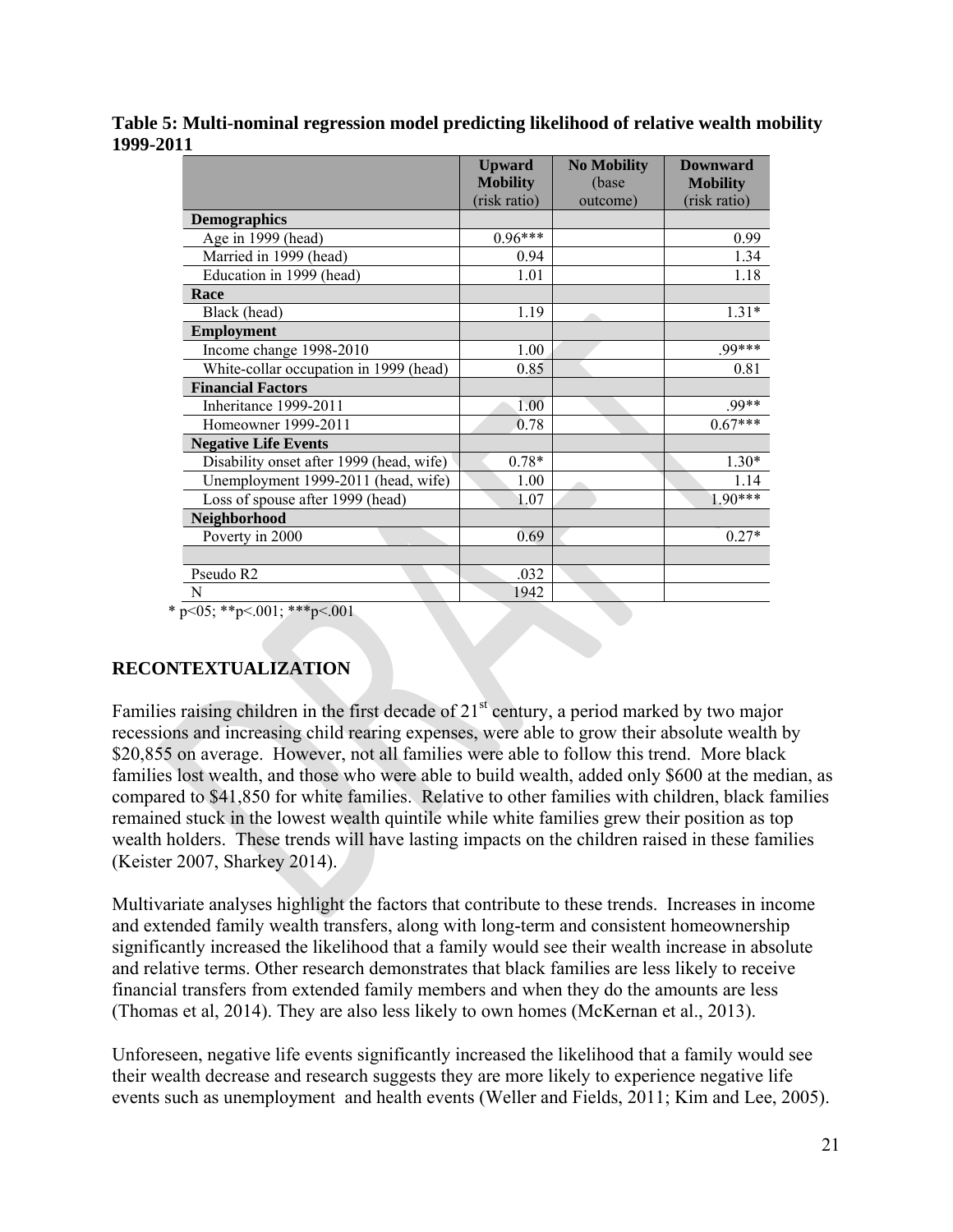Where a family lives has a statistically significant and large impact on the wealth accumulation and mobility of a family, mirroring the findings of scholars looking at the relationship between neighborhood and inter-generational wealth mobility. Poor neighborhoods reduce the wealth that a family will accumulate and hampering intra-generational wealth mobility.

In the following section we weave together in greater detail the findings from the regression analyses with data from the IASP Leveraging Mobility interviews. This analytic process enables us to better understand the mechanisms at play as well as how the intersection of factors we tested independently from each other impacts positive or negative wealth accumulation (absolute wealth mobility) and relative wealth mobility, as they relate to the regression variables and results.

### *Employment Capital*

Sharisse Perkins had a job where she had short-term disability that replaced lost income. When she was diagnosed with cancer "Luckily, I had this big illness but I could take a short-term disability and get my full paycheck, just a huge benefit. But if I didn't have this job, and I got sick… you know, it's like you always just worry like one little thing could happen and you would be in deep trouble."

While income is among the most consistent and largest correlates of wealth building, as Sharisse Perkins' story illustrates, the quality of employment, what we call "employment capital," is also critical. Often associated with occupations that white workers are over-represented in, these positions include a benefits package that protects against negative life events (health insurance, disability insurance, dental insurance, and severance pay), help building wealth (retirement accounts), and work flexibility that allows workers to remain employed as they move through the life course (Rank, 2007). It is not surprising then to find working in a white collar occupation of the family head in 1999, our proxy for employment capital, as a significant predictor of the magnitude of wealth that a family will accumulate. However, white collar occupational status is correlated with income, thus it does not explain wealth mobility by itself.

part time work with limited employment capital. The world of work is increasingly divided into two tiers – one with access to employment capital, often but not always, tied with higher incomes, and the other a world of temporary and

Sharisse Perkins' story points to the importance of employment capital. Families in the interview data whose adults worked for employers with good benefits packages such as health insurance, matched retirement plans and severance pay, coupled with consistent employment histories, found themselves building wealth through their employers. Nancy Bzdell mentioned how a former employer had paid 9% match to 5% employee retirement contributions. She said about the employer "…it prides itself in an extremely obnoxious materialistic way on having the best benefits package of any nonprofit in [the area]. And they manage to retain people because …you can't do better. Their salary range is really quite low but their benefit package is amazing." She and her partner had managed to build up \$200,000 or more in retirement savings.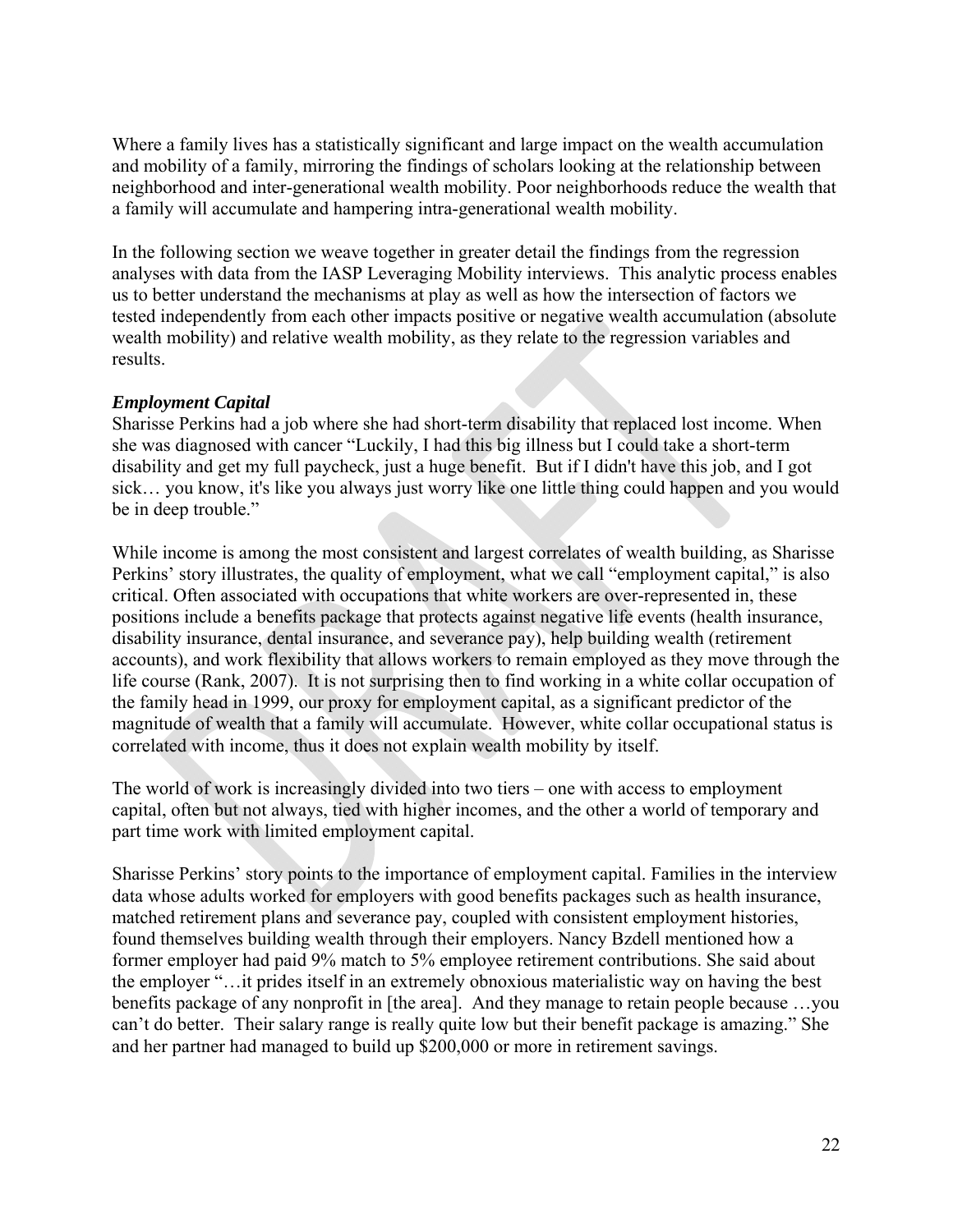### *Extended Family Wealth*

The regression analyses underscore the importance of extended family wealth for upward wealth mobility and the magnitude of that wealth increase. While extended family wealth does not statistically significantly increase the likelihood that a family with children will move up at least one wealth quintile, it does reduce the likelihood that a family will move down a wealth quintile or more, all other factors held constant. This indicates that extended family wealth has a protective influence on the relative wealth position of families within the stratification system.

 tend to be of lower value (Shapiro, Meschede, & Osoro, 2014; Thomas, Meschede, et al., 2014). Indeed, the LM interview data provide insight as to how these types of financial transfers operate. For many families we spoke to, extended family wealth benefited them in two ways. assistance to relatives than their white counterparts (O'Brien, 2012; Chiteji & Hamilton, 2002; Heflin and Pattillo, 2002). First, it stopped wealth loss or downward wealth mobility by preventing families from having to spend down as much of their own assets when they faced a negative life event such as unemployment, divorce, or a health event. Secondly, financial support from parents or aunts and uncles helped families buy their first house, pay for private schools or college for their children, and put away savings for their children's or their own futures. Due to low wealth family networks, black families rarely benefit from financial transfers, and if they do receive them, they In addition, middle- and upper-income blacks are more likely to provide informal financial

The example of the Bzdells showcased the impact of receiving a large inheritance, which shifted their financial status and ensured that a health event did not become a financially derailing event. Nancy and Susan were in the process of moving to a rural town with their daughter, when Nancy's mother suddenly died. She left Nancy \$1.2 million, including \$1 million in stocks, allowing them to purchase their new home outright and providing \$40,000 a year in income from the stock portfolio. Susan was able to find a part-time job that paid only \$20,000. When Nancy became unable to work, they were financially secure, not needing to worry about lost income. Nancy says, "So we have this cushion now that's more like … twelve mattresses piled on top of each other."

### *Homeownership*

neighborhood that was showing fast housing value appreciation. Prompted by increasing debt Christine and Langston Mellon and their daughter Marjorie lived in an up and coming from managing their rental property, the sale of Christine and Langston Mellon's house set them up with "…a cushion." They hadn't had savings before "Because we really were living at that point, we were really living hand to mouth. I mean, paycheck to paycheck, or job to job for my husband. We really had exhausted our savings." Shortly after selling the house, they found themselves facing two major financial negative life events at the same time. Christine was diagnosed with breast cancer and Langston left his job. Luckily they had recently sold their house, netting \$387,000, some of which they put into retirement accounts and some into their liquid savings accounts. As a result of being unable to work, they depleted half of their savings while they kept their daughter at a local private school.

As suggested by the story of Christine and Langston, homeownership can have a protective effect on whether a family experiences relative downward wealth mobility and increase the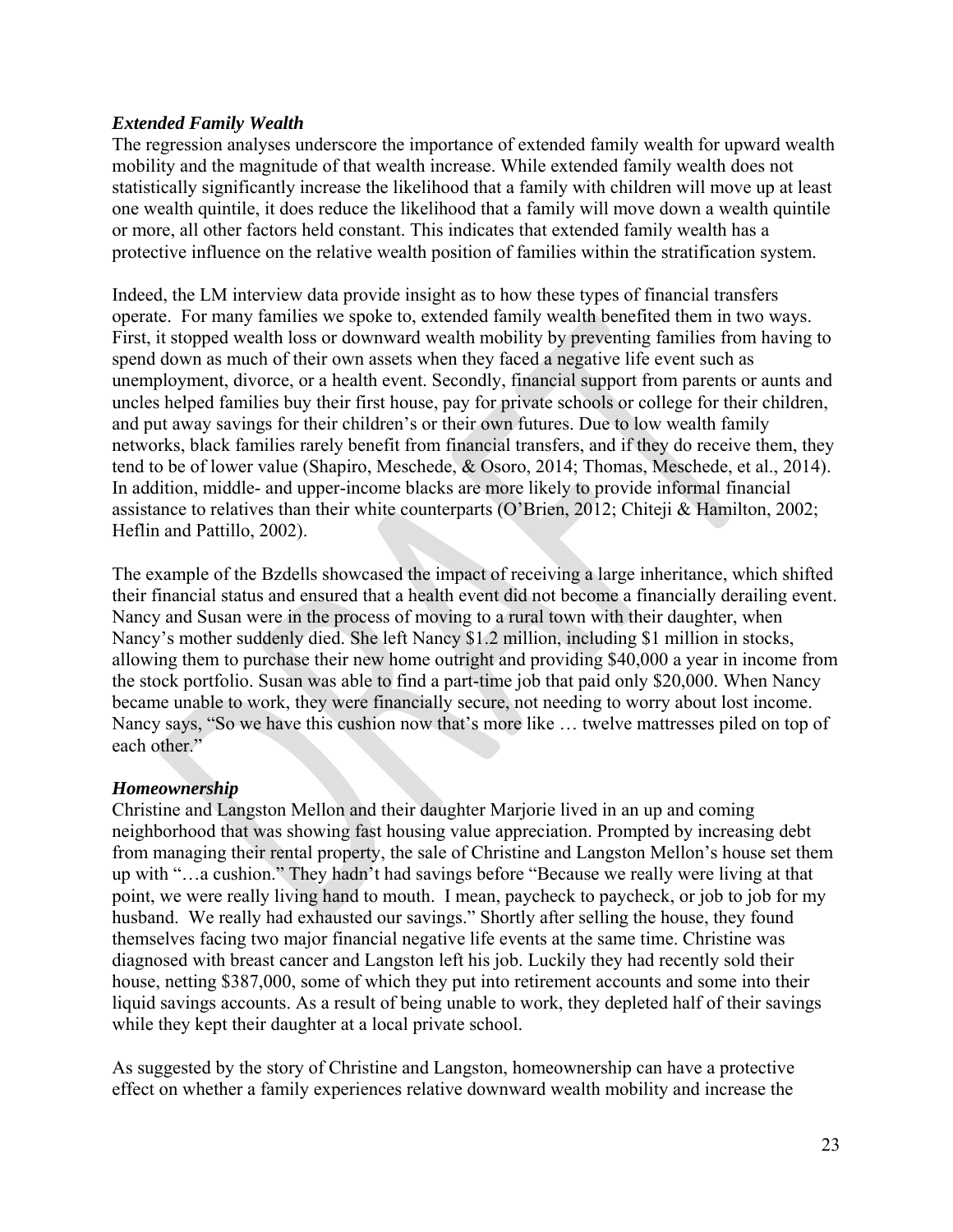likelihood of building wealth and how much wealth is built. The regression models suggest that owning a house consistently between 1999 and 2011 – a measure of long-term homeownership increases the likelihood of increasing family wealth between 1999 and 2011, and increases the amount of wealth built by as much as one and a half times. It also has a protective effect on wealth mobility, significantly reducing the likelihood that a family with children experiences downward relative mobility.

Access to homeownership is unevenly distributed by race. Not only do blacks purchase their home later in life, thus unable to start building wealth earlier (Joint Center for Housing Studies, 2009), but they were also more likely to lose their home during the Great Recession, largely impacting their ability to grow wealth. With only 39 percent black families in the LM study owning a home in 1999, the typical path for white families to build wealth home equity and thereby increase their family's wealth is not available for the typical black family.

### *Negative Life Events*

Negative life events were found consistently to predict lower wealth mobility on all the tested models, independent of all other variables. The LM interview data highlight how this happens in divorce, declining health, and unemployment.

As well as diverting some wealth to lawyers, divorce splits a family's finances, making each new family more economically fragile and in some cases resulting in downward wealth mobility. Toni Brown, a mother of two living in a Midwest city saw her wealth plummet into negative territory after her husband left abruptly in 2006. Forced into the workplace by the divorce, Toni was driving a bus part-time and cleaning houses at the time of the second interview. In addition to this income, her father moved in to help make ends meet.

Bethanie Barrows, another divorcee with two kids, summarized the financial problem from divorce that leads to slower asset accumulation rates as she talked about what would make her feel more economically secure:

Interviewer: *What changed?*  Bethanie: *Well, my marriage changed…*  Bethanie: *If I had the savings that I had before. Like I was very, very good at saving money. Like this amount would go away to savings every week and I can't even afford to do that anymore, you know, so…* 

Poor health and disability impact family wealth accumulation in a variety of ways. Affected workers may be unable to work and find themselves with a reduced income. Despite health insurance, health costs accrue; in some states, if a worker has to access long-term government disability programs, then assets must be spent down before being able to qualify.

Julie Powell, a 60-year-old woman living in the suburbs of a Midwest town, raised her two adopted sons on her own. Diagnosed with MS, she was able to work as a certified public accountant for over ten years, but in 2007 she had to stop working and began receiving disability payments (SSI), resulting in a significantly diminished income. She described spending down her assets to pay for health insurance for herself and her children, and taking on debt to cover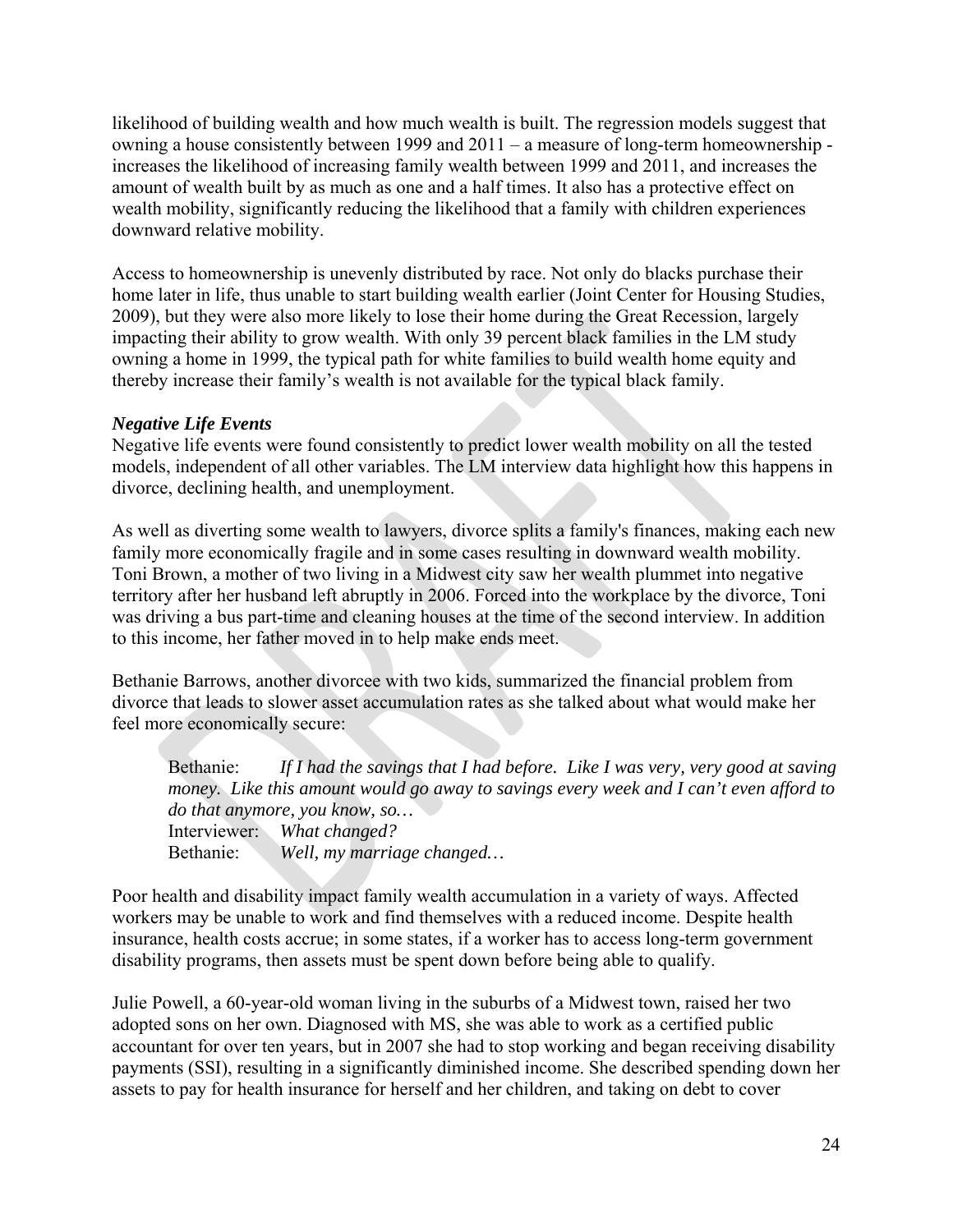significant out of pocket medication costs. She had hoped to be able to work until her children finished college, but her illness made that impossible. Keister's (2007) research on the impact of lower wealth status during childhood suggests that Julie's kids may have a higher risk of accumulating less wealth in their adulthood as a result of the financial impact from their mother's illness.

Unemployment was a frequent negative life event that families in the LM data experienced. In some cases it led to the total loss of all wealth. The Barzaks were one such family. Both Richard and Keta lost their jobs due to the Recession and were unable to make their mortgage payments. They managed to sell their condo in a short sale and split up their family to move in with relatives. Their two daughters and Keta lived with a cousin, and Richard lived with another relative. Their family assets plummeted from nearly \$20,000 in 1998 when they were starting out their lives together to \$-60,000 in 2010 after they had lost their condo. Richard reflects "We're one step above poverty. But we are one step above."

### *Neighborhood*

neighborhood in which a family with children finds itself located does not significantly predict whether that family will experience upward or downward absolute wealth mobility, it does influence the size of the growth of wealth for families that are upwardly mobile. Families in neighborhoods that are poorer experience less wealth growth than those that are in wealthier neighborhoods. Where a family lives has a significant impact on whether they see their wealth increase or decrease and their wealth status relative to other families. While the poverty rate of a

Higher poverty rates among neighbors relate to lower home values. The contrast between the Mellons and the Andrews families highlights this finding. As noted above, the Mellons home increased by more than double the amount that the Andrews' home did to a total of over \$600,000 when they sold the house just before the housing crash. Judith and Steven Andrews are an African American couple who bought their home in the late 1970s for \$1,500. By 2010, the property had appreciated to \$170,000. While both families saw significant percentage increases in their property value, the absolute amounts resulted in great differences in how much housing equity added to each family's overall wealth in 2010.

# *Black Wealth Mobility*

As this work and prior research shows, wealth accumulation and upward wealth mobility occurs more often for white families than for black families. While the regression analyses only found black race as an independent significant predictor of downward relative wealth mobility in the full model, there is evidence in some of the tested models, that blacks have a consistent disadvantage in growing wealth. Some of the lack of significance can be explained by the correlations of black race with other independent variables, for example living in a neighborhood with high poverty rates (Massey and Denton, 1993; Sharkey, 2014; Thomas et al, 2014).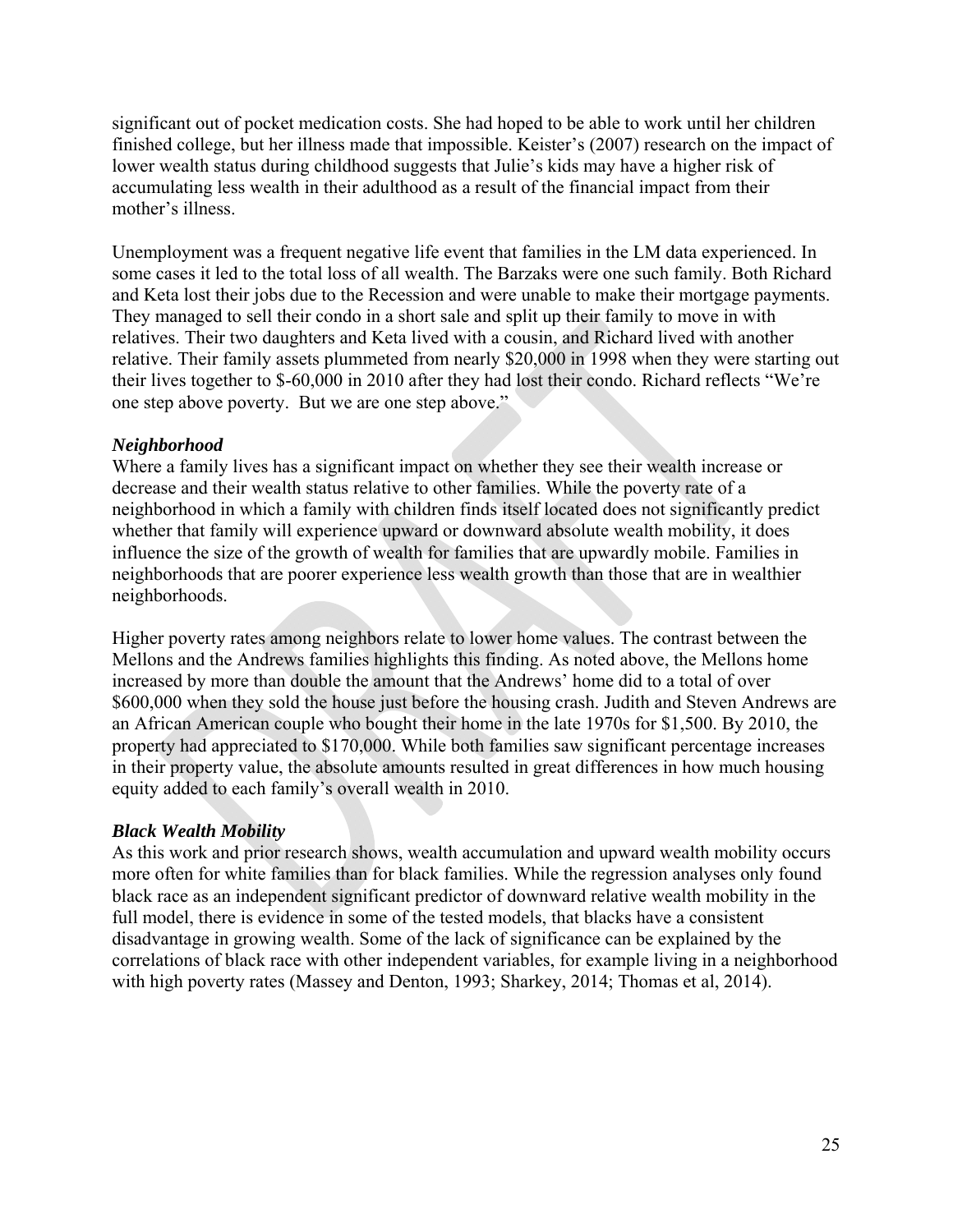# **LIMITATIONS AND NEXT STEPS**

While a mixed method approach addresses shortcomings of either one approach alone, there remain shortcomings in this study. Some limitations in our analyses chiefly relate to the proxies that we use for measuring the different wealth mobility predictor domains of interest.

# *Financial Transfers*

In the analyses presented above, the measure for receiving financial transfers focuses on family gifts and inheritances greater than \$10,000. The LM study, however, points to the importance that smaller gifts can play in protecting a family from downward wealth mobility. Despite these sliding down the wealth ladder. In addition, parental wealth and wealth of immediate family members, such as siblings, are important variables to study to better understand the difference in white and black wealth mobility (Chiteji & Hamilton, 2005). Subsequent analyses will expand problems with the proxy used in this model, both the qualitative and quantitative data support each other, pointing to the critical role that extended family wealth plays in providing upward absolute wealth mobility (accruing wealth over the life course) and in protecting a family from the current model to account for these variables.

# *Employment Capital*

 that may better measure what we mean by employment capital to the extent possible. The proxy for employment capital – occupation – does not provide enough granularity for our analysis. We tested the use of some proxies, for example access to employer pension, which did not show any significant impact on wealth mobility. We will continue to test additional variables

# *Negative Life Events*

The LM data point to some families experiencing multiple financial negative life events at one time or within close proximity. We plan to refine the models to include an analysis of how impactful multiple negative life events are when a family experiences more than one during a 10 year period.

# *Interactions between Neighborhood, Race and, Homeownership*

race, and neighborhood to specifically see whether homeownership has the same benefits for white families as it does for black families. We plan to analyze in greater detail the relationship between neighborhood, race, and homeownership. A subsequent model will test interaction variables between homeownership,

# **CONCLUSIONS**

This paper provides a first step towards developing a more contemporary and comprehensive theory of intra-generational wealth mobility and wealth accumulation, beginning to explain why wealth mobility patterns persist. While wealth mobility is still within reach for families, for too many lower-resourced and black families, the American Dream of "rags to riches" remains unattainable. As in prior research, the data for families raising children point towards an entrenched set of families who remain in the top tier of the wealth distribution despite the challenges presented by two recessions coupled with the costs of raising children.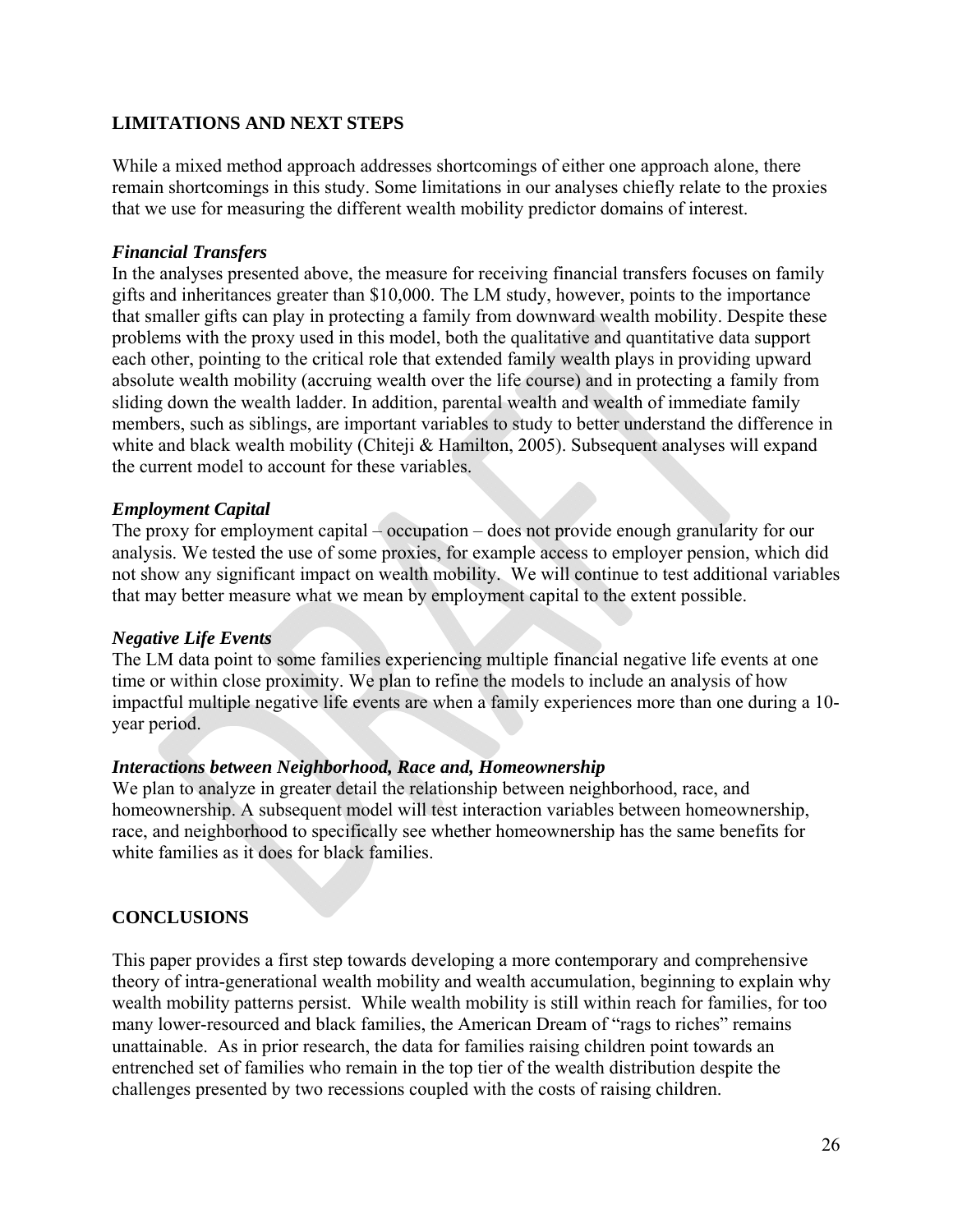The preliminary results reported in this paper suggest that there are key policy areas that impact wealth accumulation and wealth mobility. These include: (1) employment characteristics; (2) a family's access to extended family wealth; (3) unforeseen negative life events; (4) consistent and stable homeownership; and (5) the characteristics of neighborhoods in which families live. A comprehensive "American Dream" policy platform would address each of these areas and find ways to level the playing field so that all families can have the opportunity to accumulate wealth that will provide them and their children with financial well-being, as well as be rewarded for hard work in moving up the wealth distribution.

27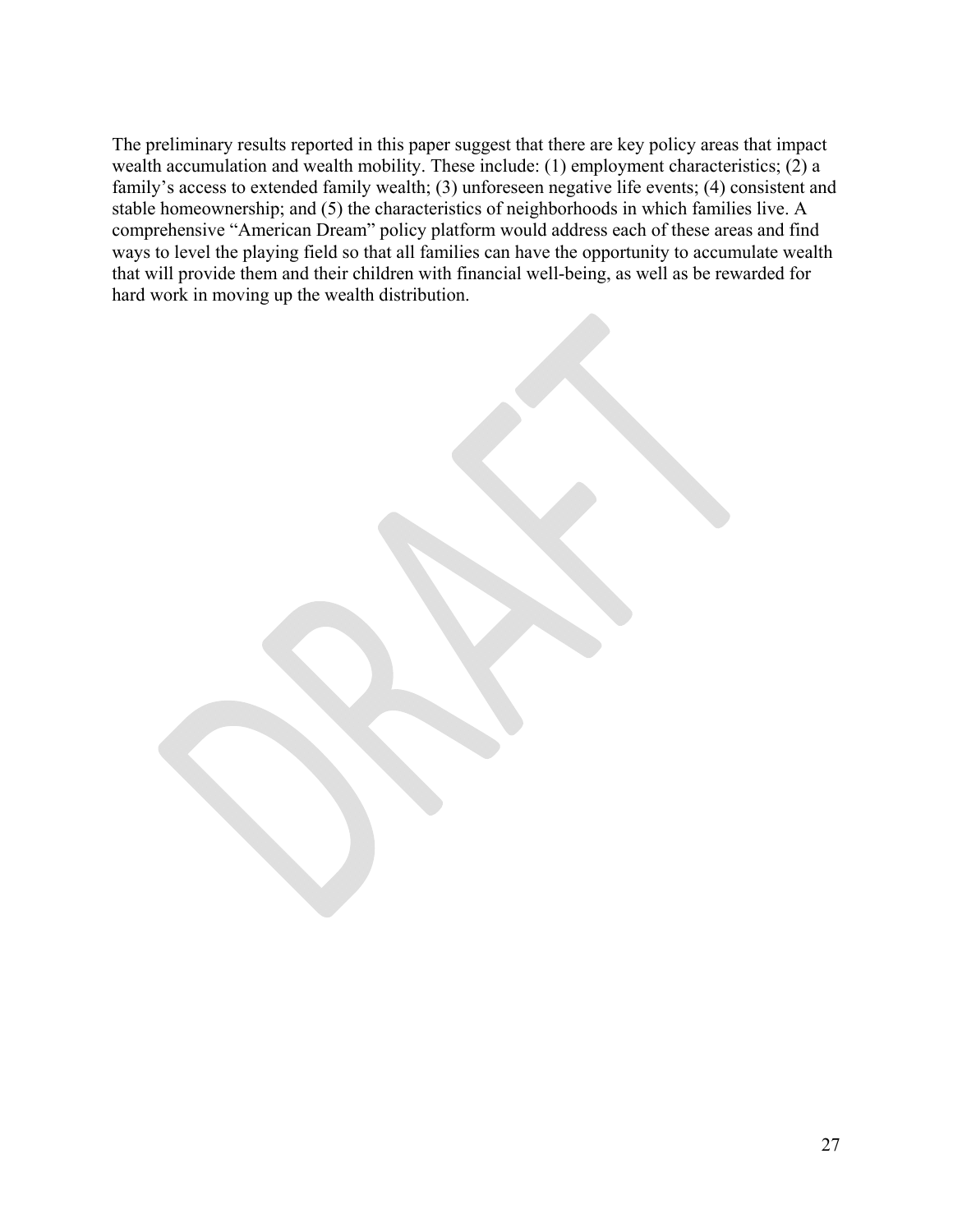#### **BIBLIOGRAPHY**

- Austin, A., Hamilton, D., & Jr., W. D. (2011). Whiter Jobs, Higher Wages: Occupational Segregation and the Lower Wages of Black Men *Economic Policy Institute briefing paper* (Vol. 288).
- Bowles, S., & Gintis, H. (2002). The Inheritance of Inequality. *The Journal of Economic Perspectives, 16*(3), 3-30.
- Buchinsky, M., & Hunt, J. (1996). Wage Mobility in the United States. *National Bureau of Economic Analysis Working Paper*. Retrieved from <http://www.nber.org/papers/w5455.pdf>
- Castro, F.G. & Nieri, T. (2008). *Culturally-sensitive research: Emerging approaches in theory, measurement and methods for effective research on acculturation, ethnic identity and gender*. Paper presented at the Society for Social Work Research, Washington, DC.
- Castro, F. G., & Coe, K. (2007). Traditions and alcohol use: a mixed-methods analysis. *Cultural diversity & ethnic minority psychology, 13*(4), 269-284.
- Chiteji, N. S., & Hamilton, D. (2002). Family connections and the black-white wealth gap among middle-class families. *The Review of Black Political Economy, 30*(1), 9-28.
- Sherraden (Ed.), *Inclusion in the American dream: Assets, poverty, and public policy*. New York: Oxford University Press. Chiteji, N. S., & Hamilton, D. (2005). Kin Networks and Asset Accumulation. In M. W.
- Conley, D. (2009). *Being black, living in the red: Race, wealth, and social policy in America*. Berkeley, Calif.; London: University of California Press.
- Conley, D., & Glauber, R. (2007). *Black-White Differences in Income and Wealth Mobility* Paper presented at the The Sixth Meeting of the University Working Groups on the Social Dimensions of Inequality.
- Conley, D., & Glauber, R. (2008). *Wealth Mobility and Volatility in Black and White*: Center for American Progress.
- Ermisch, J., & Washbrook, E. (2012). Residential Mobility: Wealth, Demographic and Housing Market Effects. *Scottish Journal of Political Economy, 59*(5), 483-499.
- Fernald, M. (2009). American Housing Survey. Cambridge: Joint Center For Housing Studies of Harvard University.
- Heflin, C. M., & Pattillo, M. (2002). Kin Effects on Black-White Account and Home Ownership. *SOIN Sociological Inquiry, 72*(2), 220-239.
- Henretta, J. C. (1984). Parental Status and Child's Home Ownership. *American Sociological Review, 49*(1), 131-140.
- Jianakoplos, N. A., & Menchik, P. L. (1997). Wealth Mobility. *Review of Economics and Statistics, 79*(1), 18-31.
- Keister, L. A. (2007). Upward Wealth Mobility: Exploring the Roman Catholic Advantage. *Social Forces, 85*(3), 1195-1225.
- Keister, L. A., & Moller, S. (2000). Wealth Inequality in the United States. *Annual Review of Sociology, 26*, 63-81.
- Kim, H., & Lee, J. (2005). Unequal effects of elders; health problems on wealth depletion across race and ethnicity. *Journal of Consumer Affairs, 39*(1), 148-172.
- Kochhar, R., Fry, R. & Taylor, P. (2011). *Wealth Gaps Rise to Record Highs Between Whites, Blacks, Hispanics*. Washington DC: Pew Research Center.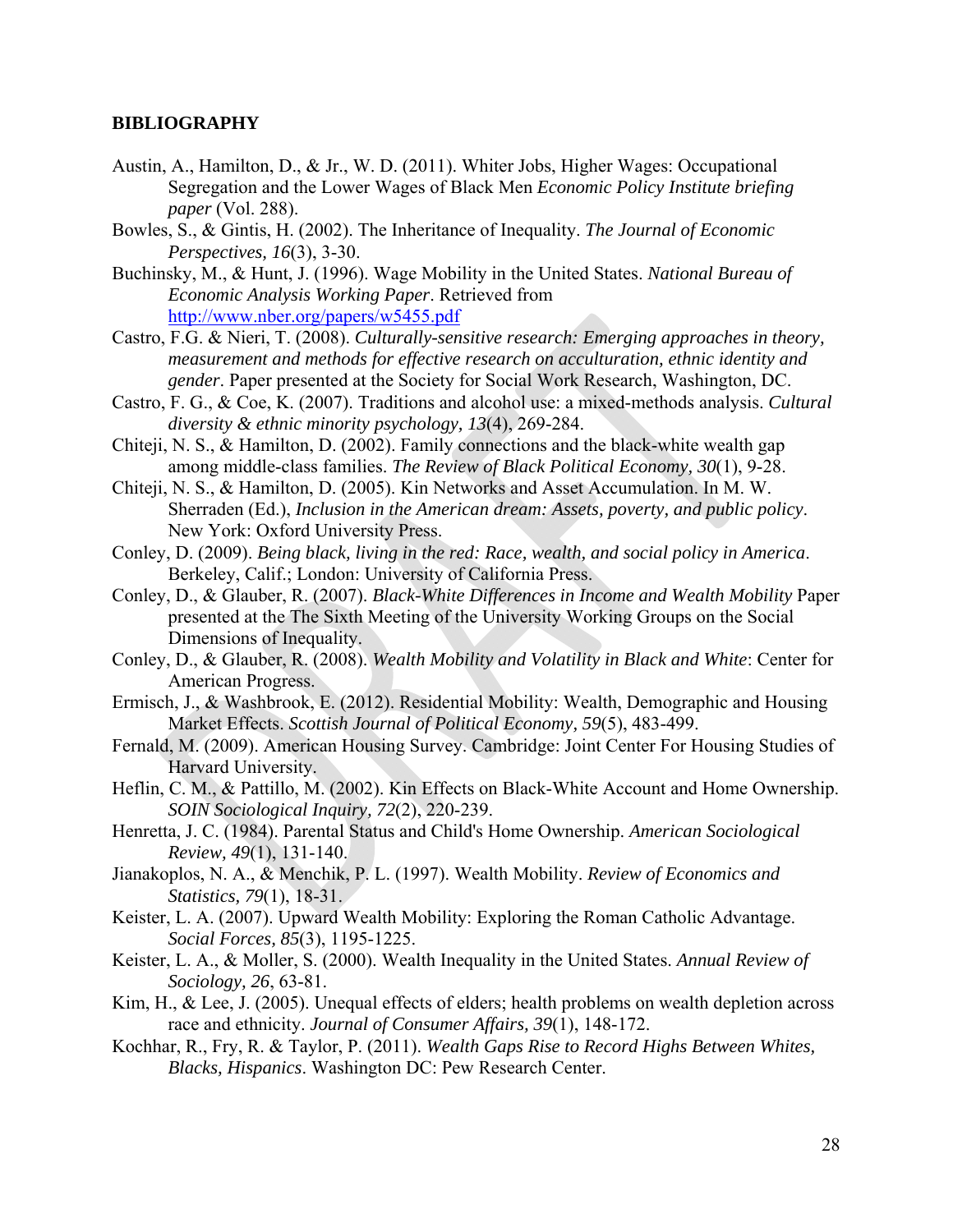- Kurz, M. (1982). *Capital accumulation and the characteristics of private intergenerational transfers*. Stanford, CA: Institute for Mathematical Studies in the Social Sciences.
- Levy, F., & Michel, R. C. (1991). *The economic future of American families: Income and wealth trends*. Washington, DC: Urban Institute Press.
- Mayer, & Lopoo. (2004). What do trends in the intergenerational economic mobility of sons and daughters in the United States mean? In M. Corak (Ed.), *Generational income mobility in North America and Europe* (pp. 90-121). New York: Cambridge University Press.
- Mazumder, B. (2005). Fortunate Sons: New Estimates of Intergenerational Mobility in the United States Using Social Security Earnings Data. *The Review of Economics and Statistics, 87*(2), 235-255.
- McKernan, S.M. Ratcliffe, C., Steuerle, E. & Zhang, S. (2013). Less Than Equal: Racial Disparities in Wealth Accumulation. Washington, DC: The Urban Institute. Retrieved [from http://www.urban.org/UploadedPDF/412802-Less-Than-Equal-Racial-Disparities](http://www.urban.org/UploadedPDF/412802-Less-Than-Equal-Racial-Disparities-in-Wealth-Accumulation.pdf)in-Wealth-Accumulation.pdf
- http://www.urban.org/UploadedPDF/411994 help family cope.pdf McKernan, S.M., Ratcliffe, C. & Vinopal. (2009). Do Assets Help Families Cope with Adverse Events? Washington, DC: The Urban Insitute. Retrieved from
- Transfers Help Explain the Racial Wealth Gap? New Evidence From Longitudinal Data. http://www.urban.org/UploadedPathelpa.org/M., & Zhang, S. (2014). Do Racial Disparities in Private *Demography, 51*(3), 949-974.
- Modigliani, F., & Brumberg, R. (1954). Utility analysis and the consumption function: an interpretation of cross-section data In K K. Kurihara (Ed.), *Post-Keynesian economics*
- Morse, J. M. (1998). Designing funded qualitative research. In Denzin & Lincoln (Eds.), *Strategies of qualitative inquiry.* Thousand Oaks, CA: Sage Publications.
- O'Brien, R. (2012). We Don't Do Banks": Financial Lives of Families on Public Assistance. Washington, DC New America Foundation. Retrieved from <http://www.newamerica.net/sites/newamerica.net/files/policydocs/RourkeMarch2012.pdf>
- Oliver, M. L., & Shapiro, T. M. (1995). *Black wealth/white wealth: A new perspective on racial inequality*. New York: Routledge.
- Parcel, T.L.. (1982). Wealth Accumulation of Black and White Men: The Case of Housing Equity. *Social Problems*, 30(2), 199-211.
- Piketty, T., & Zucman, G. (2014). Wealth and inheritance in the long run. London: Centre for Economic Policy Research.
- Quadrini, V. (1999). *Entrepreneurship, saving, and social mobilit*y. Minneapolis, Minn.: Institute for Empirical Macroeconomics, Federal Reserve Bank of Minneapolis.
- Rank. (2007). Asset Building Across the Life Course. In Mckernan & Sherraden (Eds.), asset building and low income families Washington, DC: The Urban Institute Press.
- Shapiro, T., Meschede, T. & Osoro, S. (2014). The Widening Racial Wealth Gap: Why Wealth is Not Color Blind. In Cramer & Williams (Eds.), The assets perspective : the rise of asset building and its impact on social policy.
- Shapiro, T. (2004). *The hidden cost of being African American : how wealth perpetuates inequality*. New York: Oxford University Press.
- Shapiro, T., Meschede, T., & Osoro, S. (2013). *The Roots of the Widening Racial Wealth Gap: Explaining the Black-White Economic Divide*. Waltham, MA: Institue on Assets and Social Policy, Brandeis University. Retrieved from <http://iasp.brandeis.edu/pdfs/Author/shapiro-thomas-m/racialwealthgapbrief.pdf>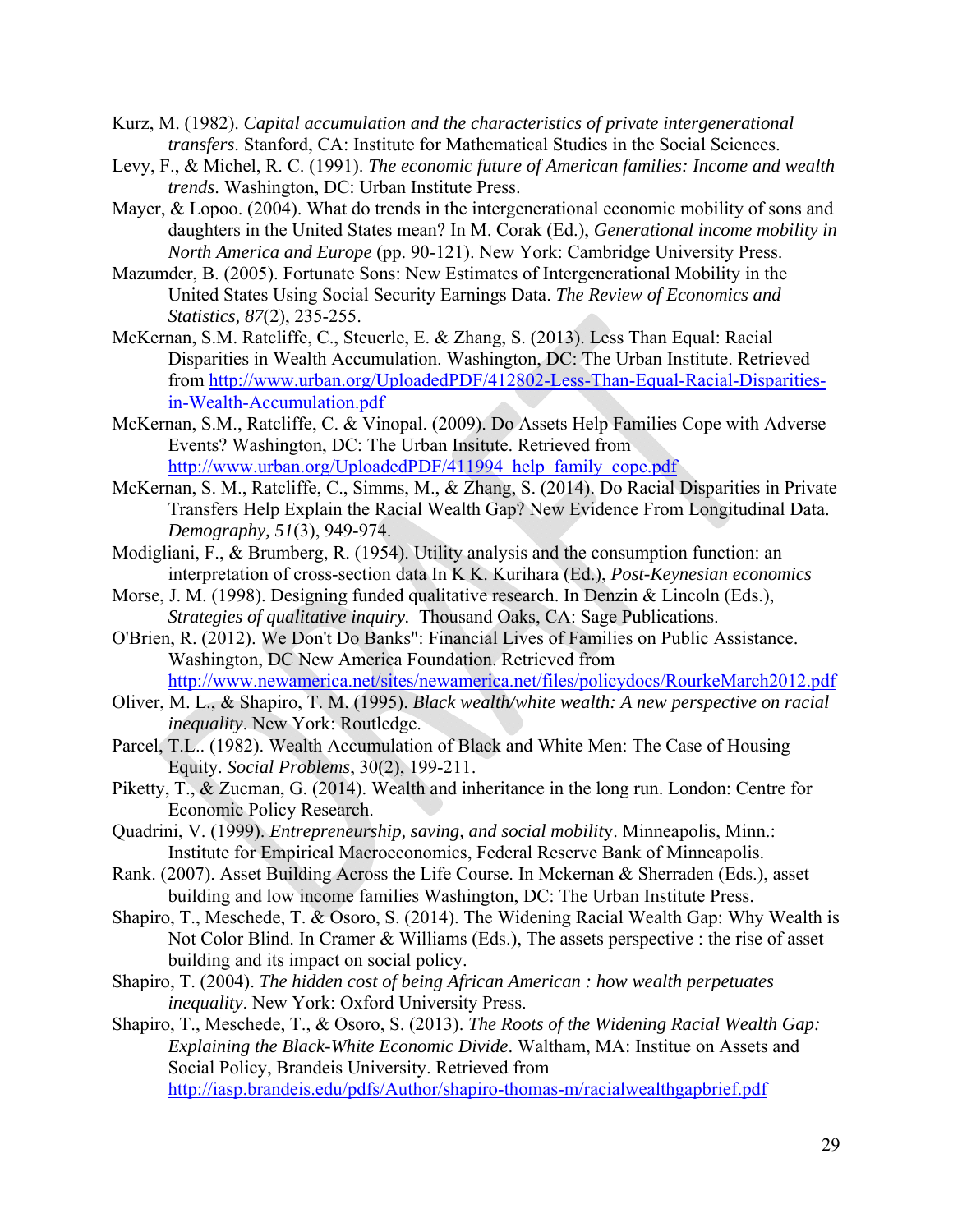- Sharkey, P. (2013). *Stuck in place: Urban neighborhoods and the end of progress toward racial equality*. Chicago: The University of Chicago Press.
- Sherraden, M. W. (2005). Kin Networks and Asset Accumulation. In M. Sherraden (Ed.), *Inclusion in the American dream: Assets, poverty, and public policy*. New York: Oxford University Press.
- Steckel, R., & Krishnan, J. (2006). The wealth mobility of men and women during the 1960s and 1970s. Review of Income and Wealth, 52(2), 189-212.
- Strauss, A. L., & Corbin, J. M. (1990). Basics of qualitative research : grounded theory procedures and techniques. Newbury Park, Calif.: Sage Publications.
- Sullivan, L. (2012). A Bumpy Road:Asset Accumulation, Unexpected Life Course Events, and Later Life Economic Security. Brandeis University.
- Thomas, H., Meschede, T., Chaganti, S., Atkinson, A., & Shapiro, T. (2014). Employment Capital: How Work Builds and Protects Family Wealth and Security. *Leveraging Mobility Series,* no. 5. Waltham: Institue on Assets and Social Policy , Brandeis University. Retrieved from <http://iasp.brandeis.edu/pdfs/2013/Employment.pdf>
- U.S. Treasury Department (2007). Income Mobility in the U.S. from 1996 to 2005. Washington, DC: Office of Tax Analysis, U.S. Department of the Treasury. Retrieved from [http://www.treasury.gov/resource-center/tax-policy/Documents/incomemobilitystudy03-](http://www.treasury.gov/resource-center/tax-policy/Documents/incomemobilitystudy03-08revise.pdf) 08revise.pdf
- anDreampdf.pdf Urahn, S., Currier, E., Elliott, D., Wechsler, L., Wilson, D., & Colbert, D. (2012). Pursing the American Dream: Economic Mobility across Generations. Philadelphia: The Pew Charitable Trusts. Retrieved from http://www.pewtrusts.org/~/media/legacy/uploadedfiles/pcs\_assets/2012/PursuingAmeric
- http://www.pewtrusts.org/~/media/Assets/2013/11/01/MovingOnUppdf.pdf Urahn, S., Plunkett, T., Currier, E., Elliott, D., Sattelmeyer, S., & Wilson, D. (2013). Moving on Up: Why do Some Americans Leave the Bosttom of the Economic Ladder, but Not Others? Philadelphia: The Pew Charitable Trusts. Retrieved from
- Wallace, G. L., Haveman, R., Holden, K., & Wolfe, B. (2010). Trigger Events and the Financial Outcomes Among Older Households. Working Paper no. 10-2. Madison, WI: Center for Financial Security, University of Wisconsin-Madison. Retrieved from http://www.cfs.wisc.edu/papers/WallaceHavemanHoldenWolfe2010\_TriggerPaper.pdf
- Americans Struggle to Find Jobs and Remain Employed Compared to Whites Washington, DC: Center for American Progress. Weller, C. & Fields, J. (2011). The Black and White Labor Gap in America Why African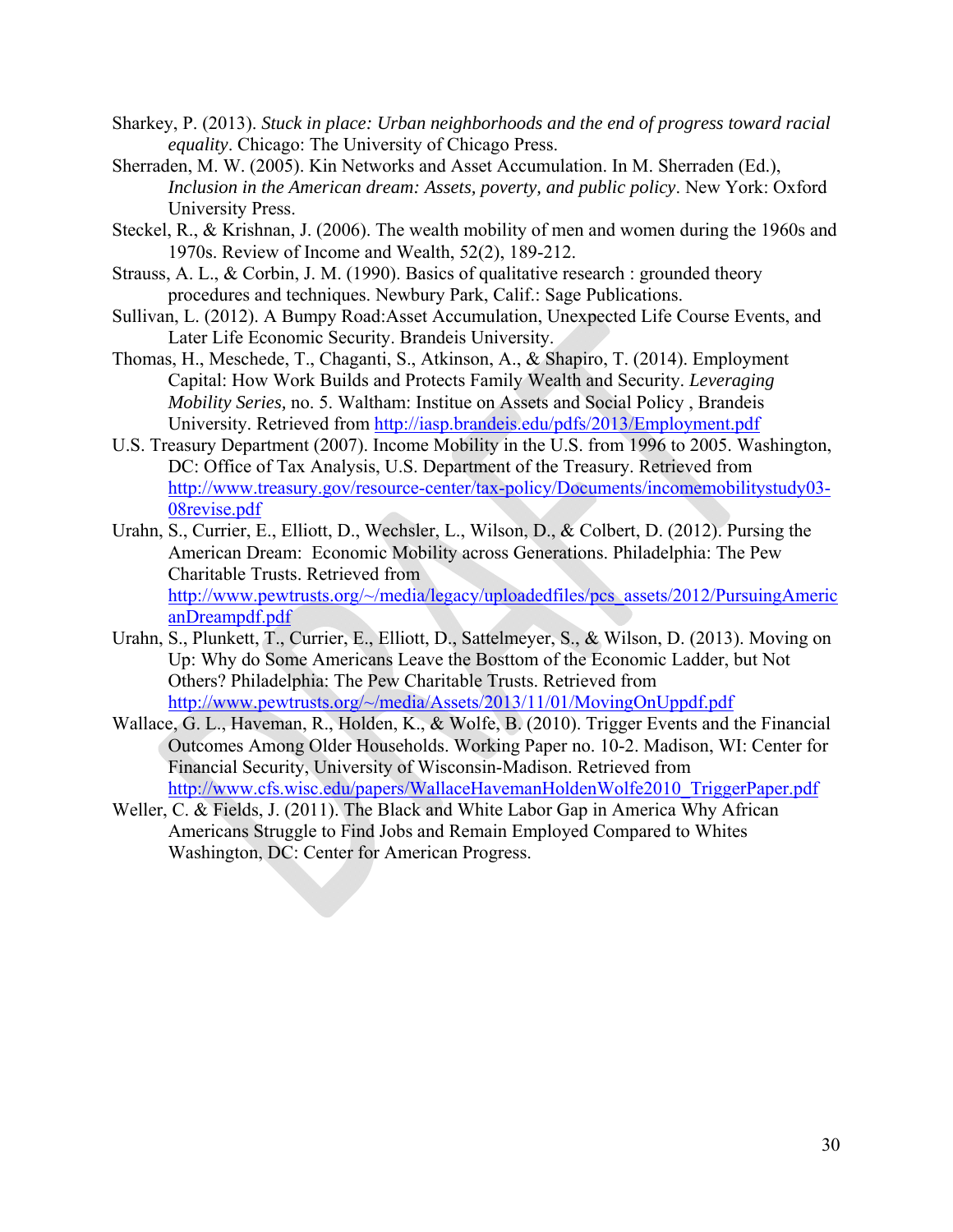# **APPENDIX: Measurement of Regression Variables**

|                                                            | <b>Definitions of Dependent Variables</b>                                                                                                                                                                                                                                                                                                                              |
|------------------------------------------------------------|------------------------------------------------------------------------------------------------------------------------------------------------------------------------------------------------------------------------------------------------------------------------------------------------------------------------------------------------------------------------|
| <b>Variable</b>                                            | <b>Description</b>                                                                                                                                                                                                                                                                                                                                                     |
| <b>Absolute Wealth Mobility</b>                            |                                                                                                                                                                                                                                                                                                                                                                        |
| Wealth with home<br>equity, absolute<br>change 1999-2011   | Change in dollar value of wealth with home equity from 1999 (inflation<br>adjusted to 2011 dollars) to 2011.                                                                                                                                                                                                                                                           |
| Wealth with home<br>equity, change<br>1999-2011<br>(dummy) | Equals 1 if change in dollar value of wealth with home equity from 1999<br>(inflation adjusted to 2011 dollars) to 2011 is positive; 0 otherwise<br>(including negative or no change).                                                                                                                                                                                 |
| <b>Relative Wealth Mobility</b>                            |                                                                                                                                                                                                                                                                                                                                                                        |
| Wealth with home<br>equity quintile, in<br>1999            | Value of 1-5 assigned to each family based on frequency distribution of<br>wealth with home equity for PSID families with children in 1999, where<br>Quintile 1 equals -\$196,500 to \$1,600, Quintile 2 equals \$1,601 to<br>\$17,500, Quintile 3 equals \$17,501 to \$52,000, Quintile 4 equals \$52,001<br>to \$149,200, and Quintile 5 equals \$149,201 and above. |
| Wealth with home<br>equity quintile, in<br>2011            | Value of 1-5 assigned to each family based on frequency distribution of<br>wealth with home equity for PSID families with children in 2011, where<br>Quintile 1 equals - \$990,023 to \$980, Quintile 2 equals \$981 to \$34,960,<br>Quintile 3 equals \$34,961 to \$110,000, Quintile 4 equals \$110,001 to<br>\$324,600, and Quintile 5 equals \$324,601 and above.  |
| Wealth with home<br>equity, relative<br>mobility 1999-2011 | Value of 1-3 assigned to each family, indicating upward, downward, or no<br>change in wealth quintile from 1999 to 2011.<br>$Source(1999.2011$ Panel Study on Income Dynamics                                                                                                                                                                                          |

*Source:* 1999-2011 Panel Study on Income Dynamics.

|                                     | <b>Definitions of Family-Level Independent Variables</b>                                                                                                                     |
|-------------------------------------|------------------------------------------------------------------------------------------------------------------------------------------------------------------------------|
| <b>Variable</b>                     | <b>Description</b>                                                                                                                                                           |
| <b>Controls</b>                     |                                                                                                                                                                              |
| Race, head, in 1999<br>(dummy)      | Equals 1 if family head's race is black in 1999; 0 otherwise.                                                                                                                |
| Age, head, in 1999                  | Age in years of the family's head in 1999.                                                                                                                                   |
| Education, head, in<br>1999 (dummy) | Equals 1 if family head's education is equal to 12 years or more in 1999; 0<br>otherwise. 12 years or more of education is equivalent to completing high<br>school or above. |
| Married, head, in                   | Equals 1 if family head is married in 1999; 0 for all other marital status                                                                                                   |